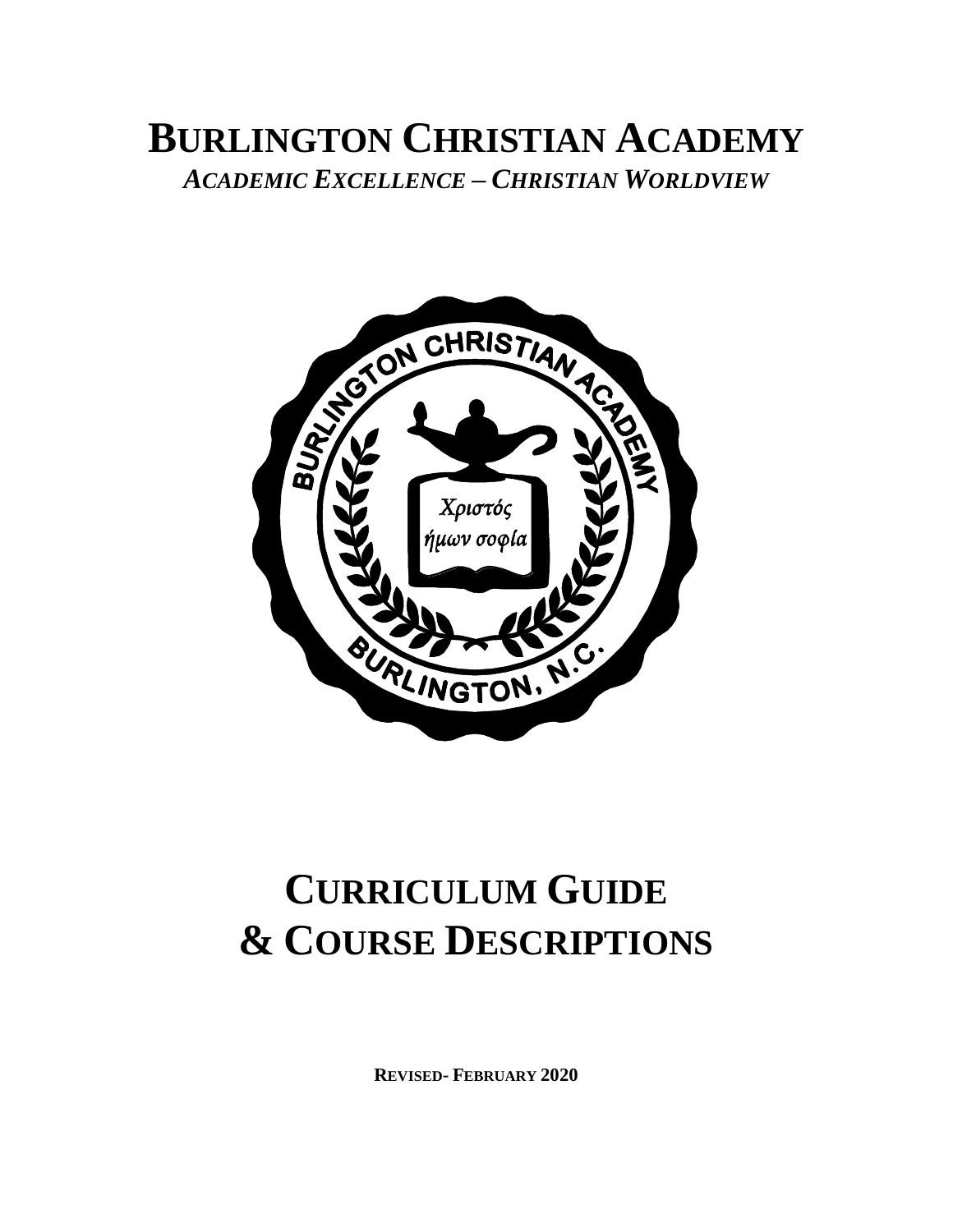#### **INTRODUCTION**

Burlington Christian Academy has an excellent academic program that is rigorous and challenging. We are intentional and purposeful in our choice of curriculum and learning experiences. We seek to provide opportunities for our students to grow cognitively, socially, spiritually, emotionally and physically. We provide balance, multiple experiences, events, varied instructional strategies, and interactions which are designed to enhance student growth in these areas. We teach skills, help foster the creation of good attitudes and appreciations, as well as values.

We have an instructional program that is characterized by integrated instruction, both content and process oriented, focused on student application and transference of knowledge and skills, developmental appropriateness, and a variety of instructional methods. Not only are our students instructed on *what* they might learn, but are also given instruction on *how* to learn. BCA assists students as we focus not simply on knowledge (content), but also on how (process) to use or transfer that knowledge to other areas.

#### **To Students:**

Your high school years are your passport to the future. The decisions you make will determine your opportunities for a college education, scholarships, and a career. You will learn about the personal traits and abilities that make you an individual. Most importantly, you will begin to discover the gifts that God has given to you and how they fit in His plan for your life. In order to assist you in this process, Burlington Christian Academy is providing this Curriculum Guide.

The Scriptures remind us that wisdom can be found in the counsel of others. This Guide will assist you in the decision making process, but you also need to hear the voice of experience. Do not go at it alone. Count on the counsel of your parents, pastors, and teachers. Use this guide as a springboard for discussion with your parents. Listen, ask questions and read. Do not worry about what others are doing. Develop the best individual plan for your life. You, the student, will make the final choices. You will determine your life goals and academic excellence.

Burlington Christian Academy is pleased to be in a partnership with you, your parents, and your church in preparation for your future. We are here to serve you. Educational programs and requirements are constantly changing. Stay informed. Parent informational meetings and college planning sessions are offered annually through the guidance program. Feel free to contact Brenda Payne, BCA's College Planning Director, with any questions.

Let's work together to make this time of your life a fantastic adventure.

BCA High School Administration and College Planning Office

BCA is currently accredited by ACSI (Association of Christian Schools International) and SACS/AdvancEd (Southern Association of Colleges and Schools). BCA is diligent in maintaining standards that promote a quality education and understands the accreditation process as a valuable tool for school assessment and improvement.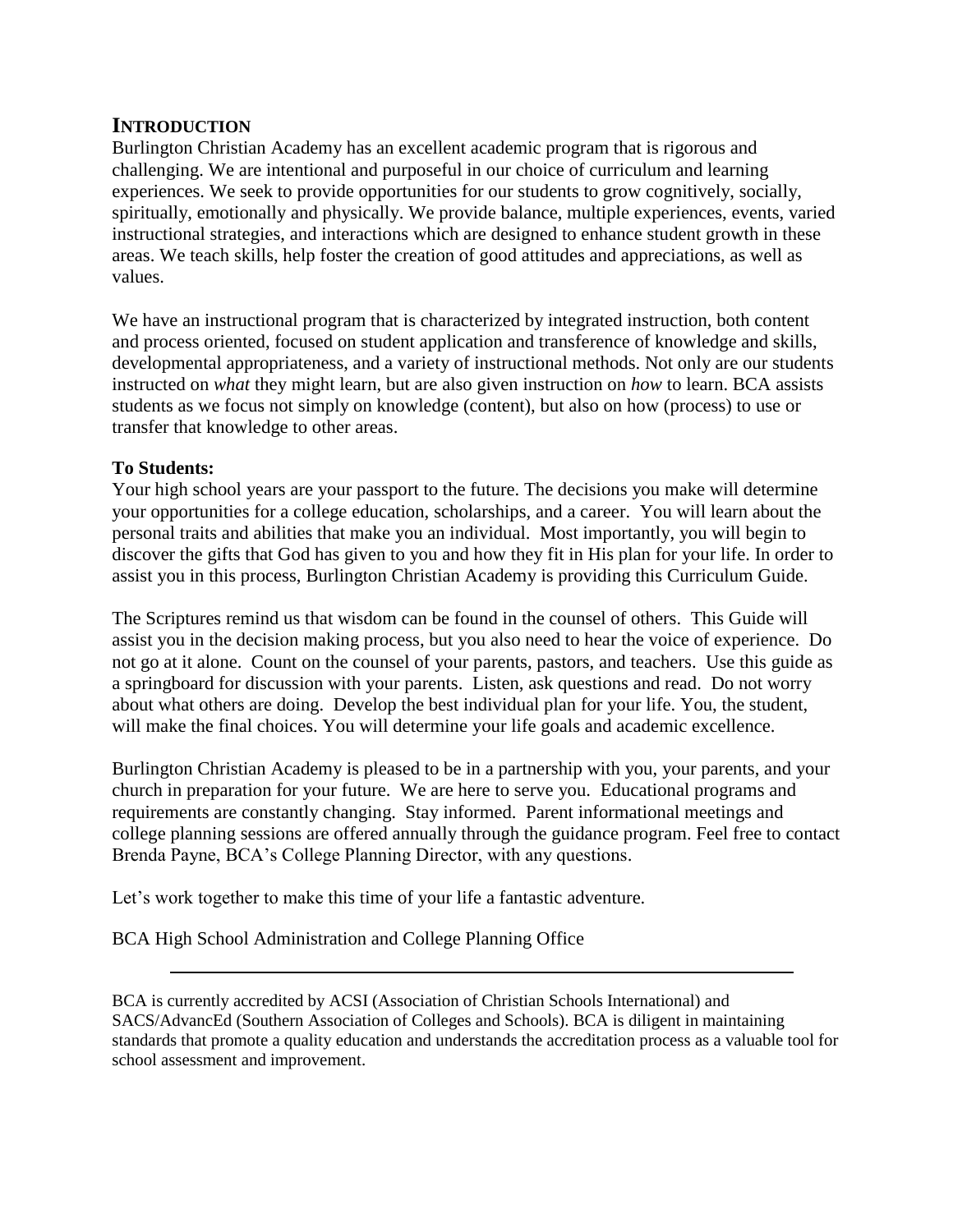## **TABLE OF CONTENTS**

| <b>General Information</b> |
|----------------------------|
|                            |
|                            |
|                            |
|                            |
|                            |
|                            |
|                            |
|                            |
|                            |
|                            |
|                            |
|                            |
|                            |
|                            |
| <b>Course Descriptions</b> |
|                            |
|                            |
|                            |
|                            |
|                            |
|                            |
|                            |
|                            |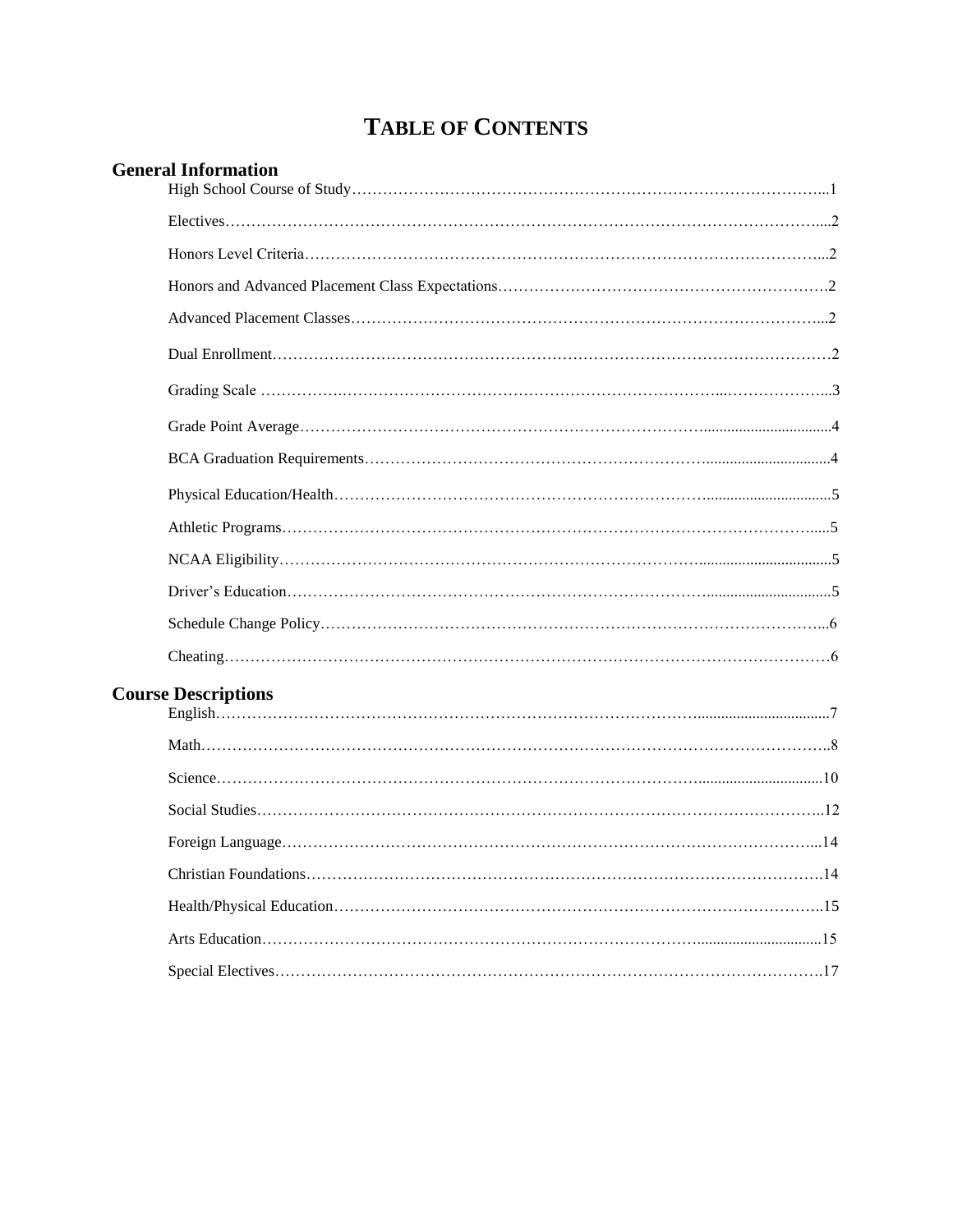#### **HIGH SCHOOL COURSE OF STUDY**

As a college preparatory school, the BCA course of study includes college preparatory, honors, and Advanced Placement courses. These course levels are rigorous and intended to challenge the college bound student to meet his/her full academic potential.

- Indicates required courses
- \* Indicates a honors level class is offered
- # Indicates an Advanced Placement level class is offered
- + Indicates a College Credit Opportunity is available through Dual Enrollment

#### **Grade 9**

- English I-Introduction to Literature and Composition\*
- World History\*#
- Math (Algebra I, Geometry\*)
- Biology\*
- Christian Foundations I<sup>\*</sup>
- PE and Health
- Foreign Language (if intending to take four years of foreign language) or Elective

#### **Grade 10**

- English II-World Literature and Composition\*
- History (European History \*#)
- Math (Algebra  $II^*$ , Geometry<sup>\*</sup>)
- Chemistry\*
- Christian Foundations II\*
- Foreign Language (if intending to take three years of foreign language) or Elective
- Elective

#### **Grade 11**

- English III-American Literature and Composition\* or AP English Language and Composition#
- U.S. History\*#
- Math (Algebra II\*, College Algebra\*, Pre-Calculus\*)
- Environmental Science<sup>\*#</sup> or Alternative AP Science
- Christian Foundations III\*
- Foreign Language
- Elective

#### **Grade 12**

- English IV-British Literature and Composition\* or AP Language and Composition#
- Math ( College Algebra<sup>\*</sup>+, Calculus#, Statistics#)
- US Government<sup>\*#</sup>
- Science of Choice<sup>\*#</sup>
- Christian Foundations IV<sup>\*</sup>
- Foreign Language
- Elective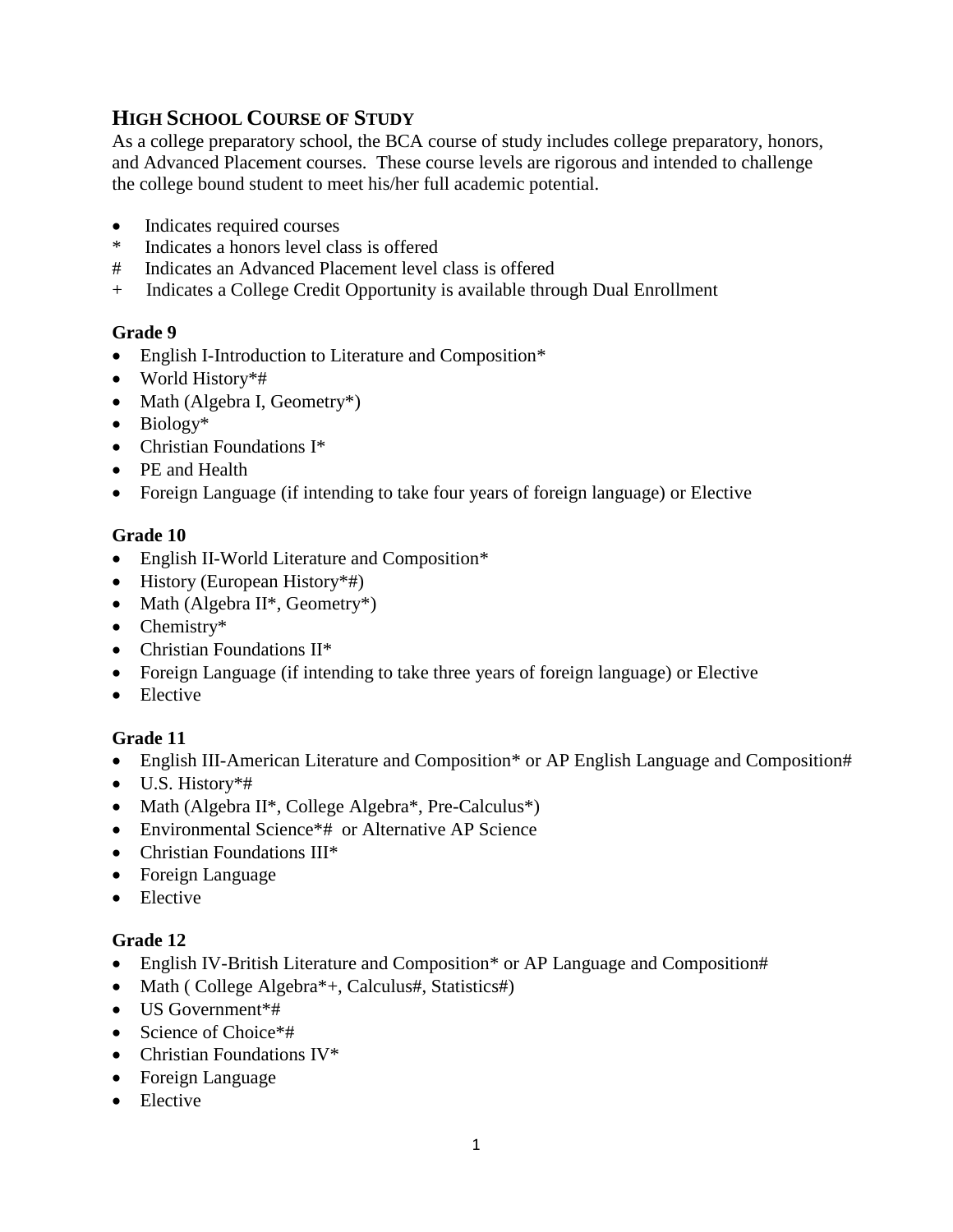#### **ELECTIVES**

Elective classes are opportunities for students to augment their academic experience and complete the requirements for graduation. These classes may involve other academic courses as well as courses in the arts or career education. Elective choices should be selected based on a student's interests, course of study, career and educational plans. At BCA, class size, instructors, and the additional Christian Foundations requirement will influence the number and type of elective choices available to the student.

#### **HONORS LEVEL CRITERIA**

Honors level classes are designed to challenge more academically oriented students. Qualifications to register for Honors Level classes are determined by the following and are subject to review by the department chair/High School Administration

- 1. Required Prerequisite
- 2. An A or B in the previous CP class or an A, B, or C in the previous Honors class
- 3. Abilities and willingness to complete additional, independent coursework beyond normal requirements as determined by the teacher
- 4. Standardized Test Scores

#### **HONORS AND AP LEVEL CLASS EXPECTATIONS**

- 1. Material covered at a greater depth
- 2. Material covered at a quicker pace
- 3. Longer reading assignments
- 4. Increased writing expectations that include note taking, research papers, and essays
- 5. Stronger lecture-based instruction
- 6. Independent study

#### **ADVANCED PLACEMENT CLASSES**

Advanced Placement classes will be available to freshman, sophomores, juniors, and seniors, when applicable. (AP classes must be taken during the regular school term in a BCA approved course in order to receive high school transcript credit.) AP classes also provide students with the opportunity to earn college credit.

#### **DUAL ENROLLMENT PROGRAM**

BCA high school students may enroll in one or more of the following dual enrollment programs provided they meet the criteria for each program and are approved by the BCA administration. Core high school courses may not be taken through dual enrollment programs where the instruction is delivered via another school. Consideration is given only if the student's course schedule does not allow him/her to take the class at BCA. Courses taken through dual enrollment programs earn BCA elective credit as well as college credit.

#### *Alamance Community College Career & College Promise*

As of January 1, 2012, community colleges in North Carolina began offering college classes to high school students through the Career and College Promise (CCP) program. Community colleges have designed pathways for students to achieve certificates in the areas of Career and Technical Education (CTE) and University Transfer. These courses are tuition free for high school juniors and seniors who meet the eligibility requirements. Textbooks and supplies for CCP courses are the responsibility of the parent/guardian. Grades earned through CCP courses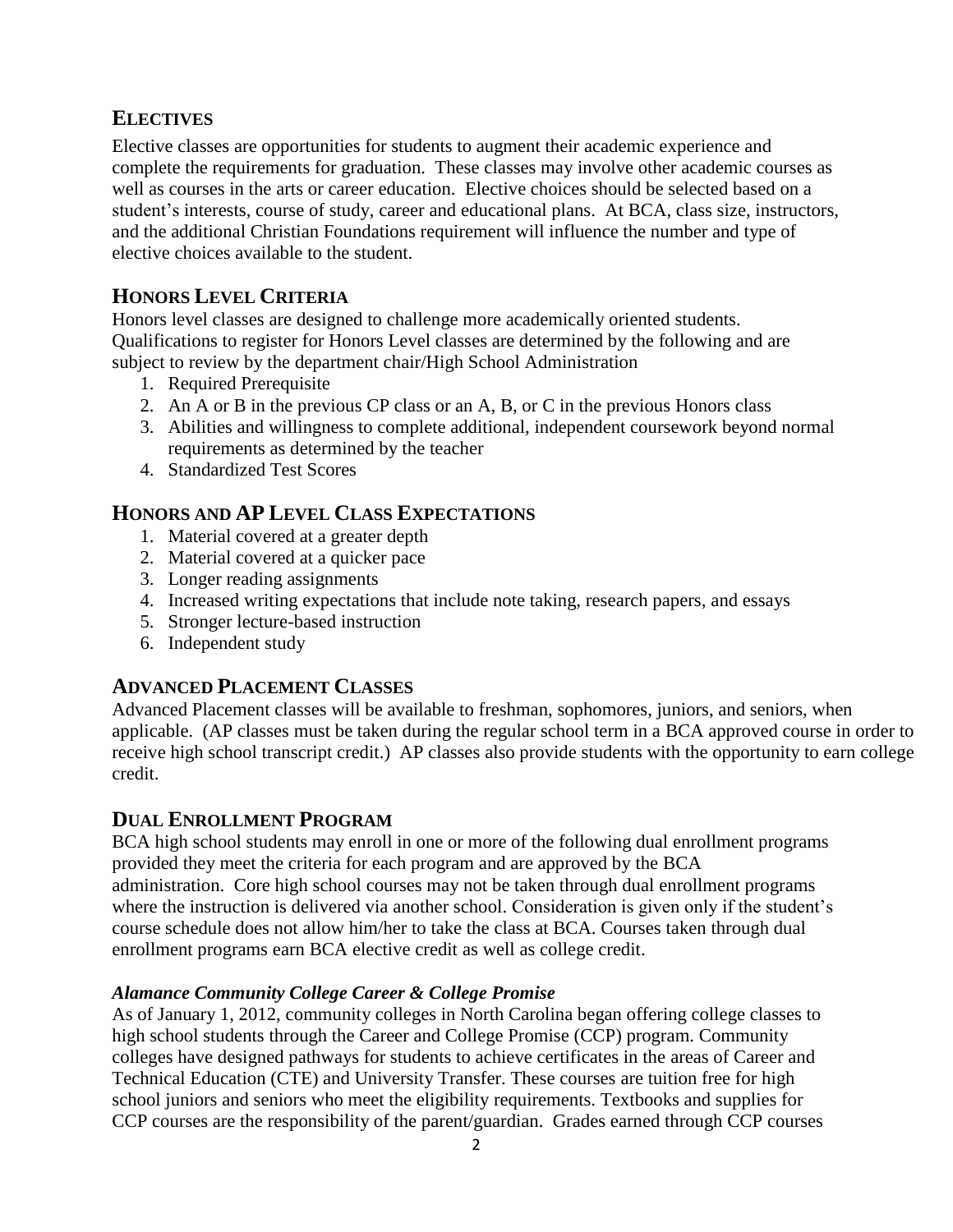will be awarded by ACC and an official transcript will be developed and kept on file. Requirements are the following:

- Classification as a high school junior or senior
- An unweighted 2.8 GPA in high school courses or demonstration of college readiness on an assessment or placement test.

#### *Elon University-Collegiate Start*@Elon

The Collegiate Start Program at Elon University is designed for high school seniors to take selected courses on Elon's campus for university/ dual enrollment credit during the fall and/or spring semesters of their senior year of high school. Admission requirements include the following:

- Must be enrolled as a high school senior based on school requirements and continue to take high school courses during the year.
- Must meet one of the following test requirements:
	- o SAT 980 (minimum of 440 per section)
	- o ACT Composite Score of 19 (minimum of 17 or higher in Math, Reading, and English)
- Must have a cumulative grade point average (unweighted) of 3.0 or higher
- Must have approval from principal and guidance counselor acknowledging that the student is: (1) in good academic standing, (2) able to handle the challenge and rigor of college studies, and (3) exhibits exemplary citizenship and character
- Participants must complete an application for admission to the university as a special student (Collegiate Start Application) and submit it to the high school office for approval and initial processing.

#### *The College at Southeastern*

Juniors and Seniors have the opportunity to earn college credit for their Christian Foundations courses through The College at Southeastern. Students interested in this option register and pay with Southeastern in the second semester of the Junior or Senior year.

#### *Notes*

- College transfer courses receive the same credit as AP courses for high school.
- Elon Collegiate Start, Southeastern, and some online classes require tuition payment by the student.
- Please see the high school office for detailed information about these programs.
- College textbooks are the responsibility of the student/family.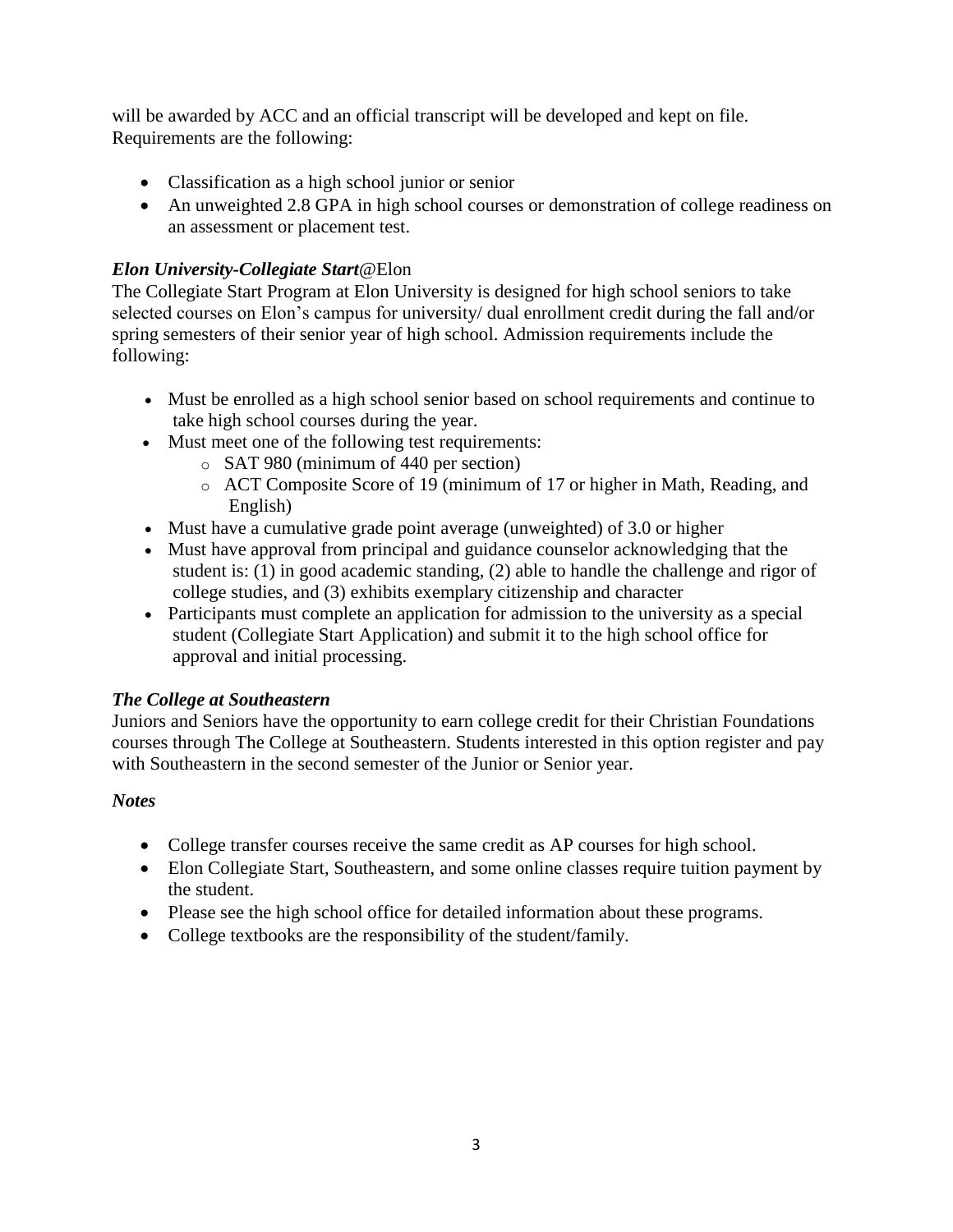#### **GRADING SCALE**

| А | 90-100       |
|---|--------------|
| B | 80-89        |
|   | 70-79        |
| D | 69-60        |
| F | 59 and below |

#### **GRADE POINT AVERAGE**

Grade points are assigned to each letter grade that a student receives for a course. The sum of these grade points divided by the number of courses completed gives a student's grade point average. The actual number of grade points assigned to a letter grade is determined by the type of course in which the grade was received. Grade points awarded for grades in Honors and Advanced Placement courses are higher than those awarded for grades in standard College-Preparatory courses. The following chart outlines how grade points are assigned for the class of 2020 and beyond.

| Letter Grade | College Prep | Honors | <b>Advanced Placement</b> |
|--------------|--------------|--------|---------------------------|
|              |              | 4.5    |                           |
|              |              | 3.5    |                           |
|              |              | 2.5    |                           |
|              |              | L.)    |                           |
| E            |              |        |                           |
|              |              |        |                           |

#### **BCA GRADUATION REQUIREMENTS FOR THE CLASS OF 2024 AND BEYOND**

| 4 credits |
|-----------|
| 4 credits |
| 4 credits |
| 4 credits |
| 4 credits |
| 2 credits |
| 1 credit  |
| 3 credits |
| 26        |
|           |

#### **Course Requirements:**

In addition to meeting the above course requirements for graduation from BCA High School, students must complete the following requirements to obtain a diploma:

- 120 Hours of Community Service (30 hours per year)
- Completion of senior levels of each of the core subject areas
- Standardized Testing Requirements:

All students must attain a school prescribed college readiness standard in the areas of Math and English on one of the following nationally standardized tests: SAT, Stanford 10, PSAT, ACT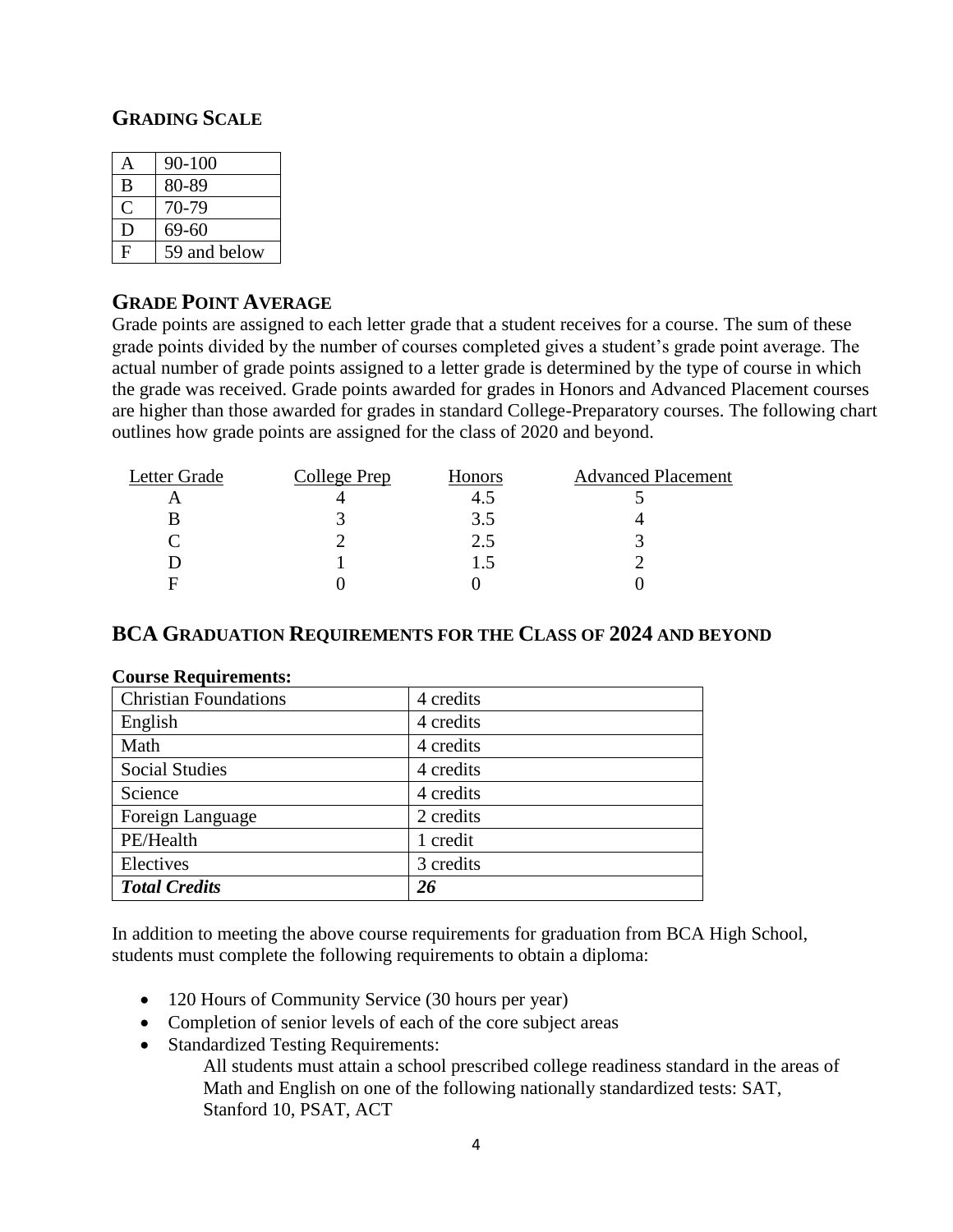• All students must maintain a 2.0 GPA (unweighted) to remain enrolled in BCA High School.

#### **PHYSICAL EDUCATION AND HEALTH**

Physical Education and Health is a required course designed to develop physically, mentally, socially, and emotionally healthy citizens. In Physical Education students have the opportunity to participate in team and individual sports as well as leadership opportunities. In PE courses physical fitness is emphasized. In Health a wide variety of information is given to increase the students' knowledge in areas of protecting self and others, substance abuse, stress management, relationships, nutrition, and skills, such as communication and problem solving.

#### **ATHLETIC PROGRAMS**

BCA High School is a proud member of the North Carolina Independent Schools Athletic Association. We are also members within the association of the Triangle-Triad Athletic Conference (Tri-TAC). Schools in our conference are Carolina Friends School, The O'Neal School, Salem Baptist Christian School, Trinity Academy, and Trinity School of Durham and Chapel Hill. Fall sports include women's tennis and volleyball, cross-country, and men's soccer. Winter sports are basketball, swimming, and cheerleading. Spring sports include men's tennis, baseball, golf, women's soccer, and co-ed track & field.

#### **NCAA ELIGIBILITY**

High School athletes planning to compete at the NCAA Division I or II level must be aware of specific academic requirements established by the NCAA. To view the latest NCAA requirements as well as view the most up-to-date listing of BCA courses approved by the NCAA, go to [http://www.eligibilitycenter.org.](http://www.eligibilitycenter.org/) The 6-digit school code for BCA is 340522.

#### **DRIVER'S EDUCATION**

- Available at BCA
- Schedule to be announced
- An instructor from the North Carolina Driving School teaches all BCA Driver's Ed. classes
- To enroll in Driver's Education, you must be  $14\frac{1}{2}$  years old on the first day of class.
- Classes will be held on BCA's campus
- The state requires thirty hours of classroom training and six hours of behind the wheel time. Driving time will be scheduled with individual students after successful completion of class work
- There is no additional charge

#### **SCHEDULE CHANGE POLICY**

In order for a high school student to be considered for a schedule change, a Drop/Add form must be submitted to the High School Office by the **end of the first week of classes**. *(Drop/Add forms are available in the guidance office).* After this time, schedule changes are not allowed unless it is determined by the parents, teachers, and administration that it would be in the best interest of the student.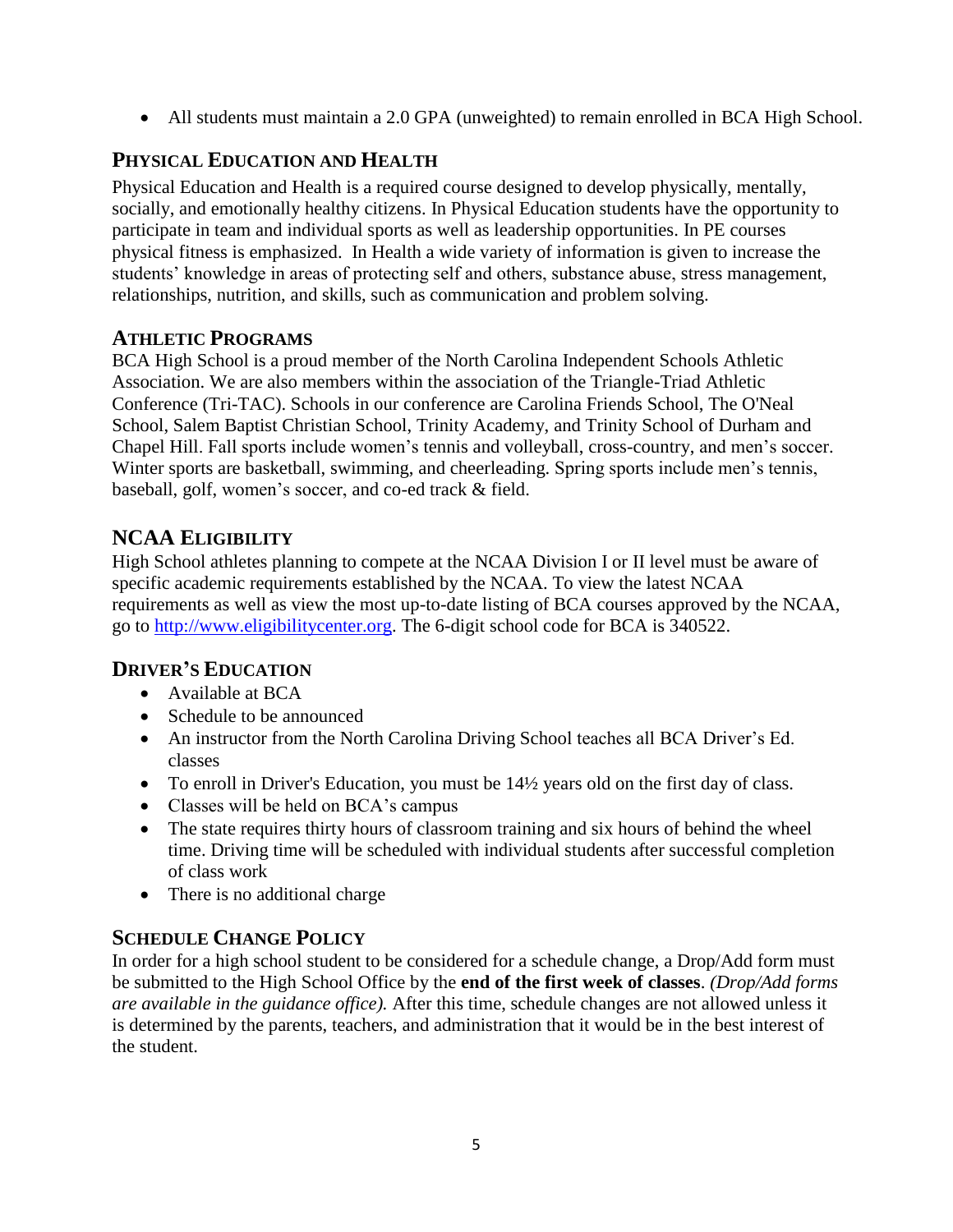#### **CHEATING**

Cheating consists of turning in any work that is not completely yours and claiming it as your own. This includes but is not limited to the following: copying another student's work; information copied from the internet; help\* from parents/others. Cheating will result in an automatic zero and further administrative disciplinary action.

| Unacceptable Help includes someone else         | Acceptable Help includes someone else         |
|-------------------------------------------------|-----------------------------------------------|
| physically doing any part of a take-home        | looking over a project/paper/homework         |
| project, homework assignment or essay           | assignment with the rubric and giving a       |
| (i.e.: cutting; pasting; looking up info on the | predicted grade and suggestions for           |
| internet) for/with you                          | improvement.                                  |
| <i>proofreading</i> papers and making           | marking grammar, punctuation, spelling        |
| corrections for you on the computer.            | mistakes on a printed copy so you can go back |
|                                                 | and make changes on the computer.             |
| typing papers for you from a handwritten        | proofreading a paper for content clarity and  |
| copy.                                           | asking you clarifying questions before making |
|                                                 | suggestions.                                  |
| reading books TO you.                           | reading books at the same time as you and     |
|                                                 | discussing content together.                  |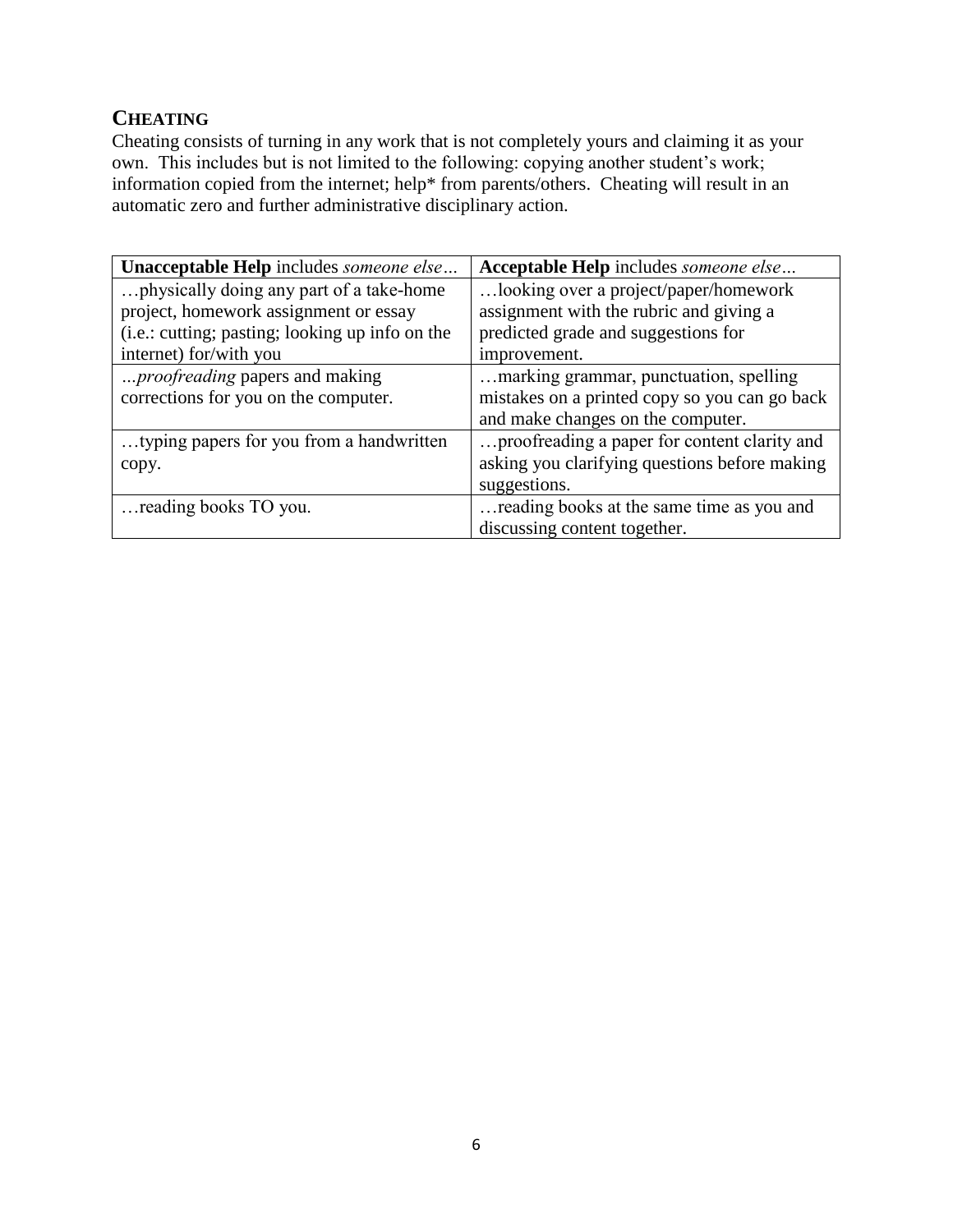### **BURLINGTON CHRISTIAN ACADEMY HIGH SCHOOL COURSE DESCRIPTIONS**

#### *ENGLISH*

| <b>Course Title</b>                                                                                         | <b>Grade Level</b> | <b>Graduation Credit</b> | Weight |
|-------------------------------------------------------------------------------------------------------------|--------------------|--------------------------|--------|
| <b>English I CP-</b>                                                                                        | 9                  | 1 Unit                   | 4.0    |
| <b>Introduction to Literature and Composition</b>                                                           |                    |                          |        |
| Prerequisite(s): None                                                                                       |                    |                          |        |
| This course provides a comprehensive study of world literature focusing on literary devices used in works   |                    |                          |        |
| from a wide selection of genres and authors. Grammar and composition techniques build on the                |                    |                          |        |
| foundation laid in middle school courses. Class work and homework are challenging and designed to           |                    |                          |        |
| prepare students for coursework at a four-year college or university                                        |                    |                          |        |
| <b>English I Honors</b>                                                                                     | 9                  | 1 Unit                   | 4.5    |
| <b>Introduction to Literature and Composition</b>                                                           |                    |                          |        |
| Prerequisite(s): Honors/AP Criteria                                                                         |                    |                          |        |
| This course provides a comprehensive study of world literature focusing on literary devices used in works   |                    |                          |        |
| from a wide selection of genres and authors. Students will study and apply advanced grammar and             |                    |                          |        |
| composition techniques building upon knowledge gained in middle school courses. Class work and              |                    |                          |        |
| homework are designed to challenge students with an avid interest in literature or writing, and those who   |                    |                          |        |
| may be interested in pursuing Advanced Placement or college credit while in high school. Students           |                    |                          |        |
| enrolling in this course should be prepared for extensive reading outside of class as well as more in-depth |                    |                          |        |
| analysis of texts through discussion and rigorous assignments.                                              |                    |                          |        |
| <b>English II CP</b>                                                                                        | 10,11,12           | 1 Unit                   | 4.0    |
| <b>World Literature and Composition</b>                                                                     |                    |                          |        |
| Prerequisite(s): English I                                                                                  |                    |                          |        |
| In English Literature II students will focus on world literature that is non-American and non-British in    |                    |                          |        |
| origin. Building on knowledge gained in ninth grade, students will further develop grammar and              |                    |                          |        |
| composition skills through various writing assignments and will discuss major themes and ideas prevalent    |                    |                          |        |
| in works from numerous countries and time periods                                                           |                    |                          |        |
| <b>English II Honors</b>                                                                                    | 10,11,12           | 1 Unit                   | 4.5    |
| <b>World Literature and Composition</b>                                                                     |                    |                          |        |
| Prerequisite(s): English I and Honors/AP criteria                                                           |                    |                          |        |

The English Literature II Honors class is designed for students who are avid readers and have significant skill in the areas of literary analysis, grammar, and composition. This class will focus on world literature that is non-American and non-British in origin. Building on knowledge gained in ninth grade, students will further develop grammar and composition skills through various writing assignments and will discuss major themes and ideas prevalent in works from numerous countries and time periods. Students enrolling in this class should be prepared for significant amounts of reading and writing outside of class as well as using higher order thinking skills to add to class discussions.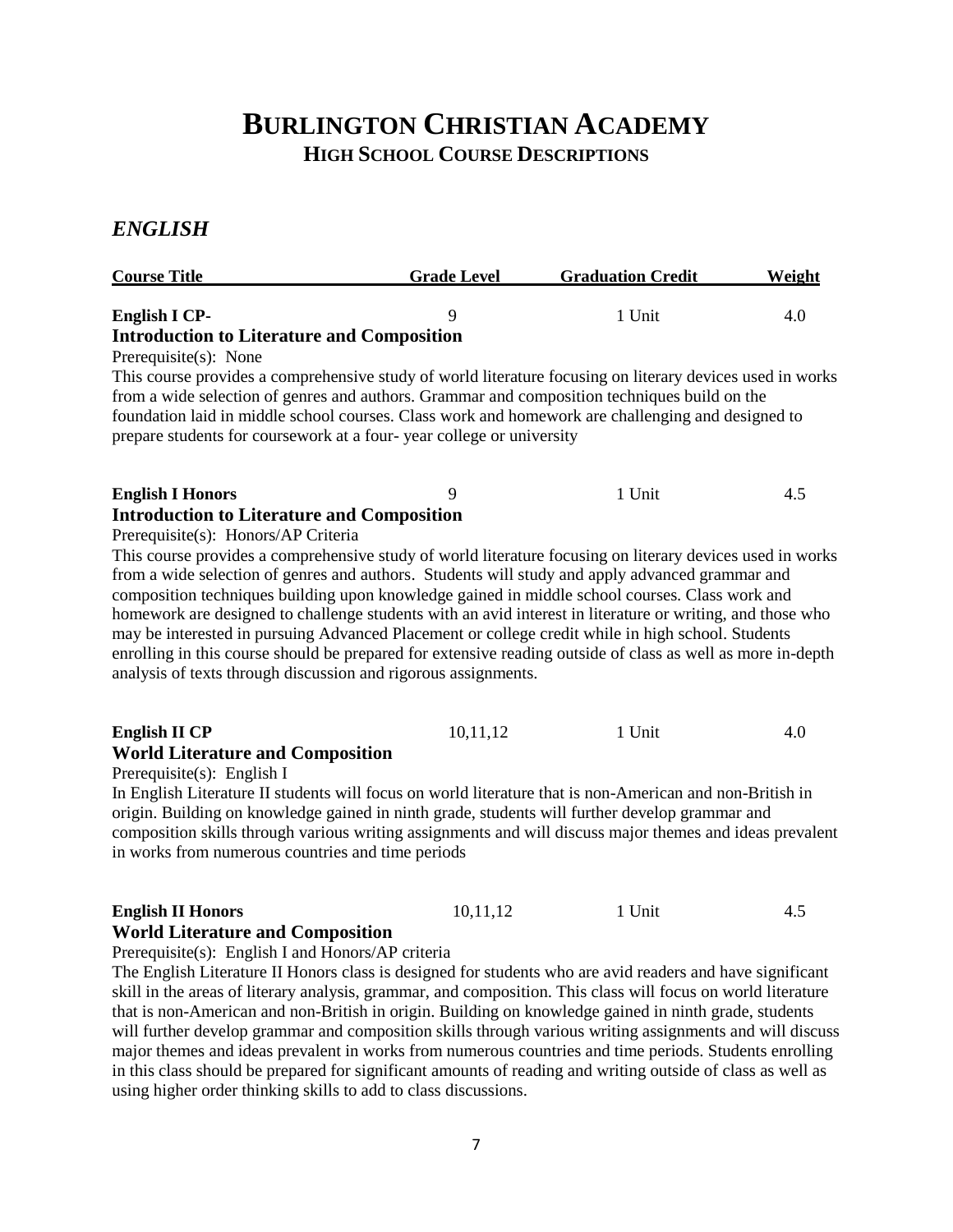| <b>Course Title</b>                                                                                                                                                                                                                                                                                                                                                                                                                                                                                                                                                                                                                                                                                                                                         | <b>Grade Level</b> | <b>Graduation Credit</b> | Weight          |
|-------------------------------------------------------------------------------------------------------------------------------------------------------------------------------------------------------------------------------------------------------------------------------------------------------------------------------------------------------------------------------------------------------------------------------------------------------------------------------------------------------------------------------------------------------------------------------------------------------------------------------------------------------------------------------------------------------------------------------------------------------------|--------------------|--------------------------|-----------------|
| <b>American Literature and Composition</b><br>Prerequisite(s): English I<br>American Literature builds on the foundations of grammar, composition, and literary analysis learned in<br>previous years. Students will encounter prose, poetry, drama, and nonfiction from the great American<br>writers. This course, taught chronologically, gives students a broad understanding of the scope of<br>American literature. Students consider ideas from a Christian perspective and further develop their<br>thinking and writing skills through frequent analytical assignments. The use of vocabulary and essay<br>writing helps to build their skill level for college entrance exams.                                                                    | 10, 11, 12         | 1 Unit                   | 4.0 CP<br>4.5 H |
| <b>British Literature and Composition</b><br>Prerequisite(s): English I<br>British literature includes the study of poetry, prose, and drama of Western writers, with an emphasis on<br>British authors. The course is arranged thematically and focuses on class discussion and student response<br>through writing assignments, tests, and quizzes. Students consider ideas from a Christian perspective and<br>further develop their thinking and writing skills through frequent analytical assignments. The use of<br>vocabulary and essay writing helps to build their skill level for college entrance exams.                                                                                                                                        | 10, 11, 12         | 1 Unit                   | 4.0 CP<br>4.5 H |
| <b>English Literature and Composition AP</b><br>Prerequisite(s): World Literature and Honors/AP criteria<br>The Advanced Placement English Literature and Composition course is modeled to meet the expectations<br>and requirements of the Advanced Placement Program. Through readings, classroom discussion, essays,<br>exercises, tests, and other appropriate instructional means, the course of study has its aim the instruction<br>of students in literary techniques and themes, composition, and the functions of language. Frequent<br>writing – formal and informal, in-class and out of class – provides extensive practice necessary to develop<br>advanced critical thinking and writing skills. *This course is taught in alternating years | 11, 12             | 1 Unit                   | 5.0             |
| <b>English Language and Composition AP</b><br>Prerequisite(s): World Literature and Honors/AP criteria<br>This college level course is designed to "engage students in becoming skilled readers of prose written in a                                                                                                                                                                                                                                                                                                                                                                                                                                                                                                                                       | 11, 12             | 1 Unit                   | 5.0             |

This college level course is designed to "engage students in becoming skilled readers of prose written in a variety of periods, and rhetorical contexts and in becoming skilled writers" (The College Board). The students will learn to do close readings of non-fiction literature, write an analysis of an author's style of writing as well as of the literary selections themselves. Students will also learn to synthesize a variety of selections to develop and support an argument. *\*This course is taught in alternating years.*

#### *MATH*

| <b>Course Title</b>   | <b>Grade Level</b> | <b>Graduation Credit</b> | Weight |
|-----------------------|--------------------|--------------------------|--------|
|                       |                    |                          |        |
| Algebra I             |                    | 1 Unit                   | 4.U    |
| Prerequisite(s): None |                    |                          |        |

Algebra I is the foundation for all high school mathematics courses. Topics include simplifying expressions, evaluating and solving equations and inequalities, and graphing linear and quadratic functions and relations. Students will use graphic calculators to master appropriate segments of the algebra curriculum.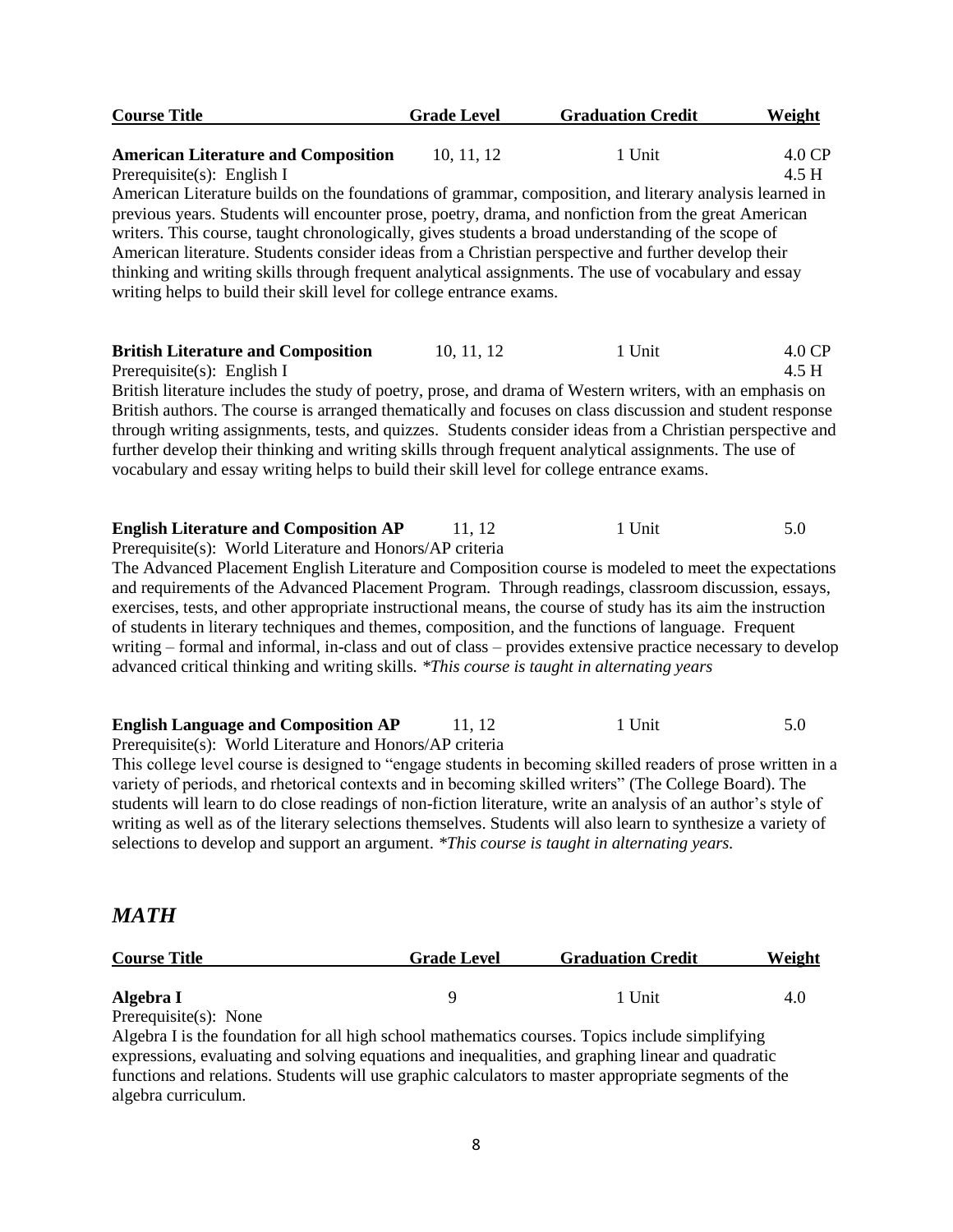| <b>Course Title</b>                                                                                                                                                                                                                                                                                                                                                                                                                                                                                                                                                                                                                                                                       | <b>Grade Level</b> | <b>Graduation Credit</b> | <b>Weight</b> |
|-------------------------------------------------------------------------------------------------------------------------------------------------------------------------------------------------------------------------------------------------------------------------------------------------------------------------------------------------------------------------------------------------------------------------------------------------------------------------------------------------------------------------------------------------------------------------------------------------------------------------------------------------------------------------------------------|--------------------|--------------------------|---------------|
| Algebra II CP                                                                                                                                                                                                                                                                                                                                                                                                                                                                                                                                                                                                                                                                             | 10, 11             | 1 Unit                   | 4.0           |
| Prerequisite(s): Algebra I<br>This course continues students' study of advanced algebraic concepts including functions, complex<br>numbers, polynomials, rational expressions, systems of functions and inequalities, conics and matrices.                                                                                                                                                                                                                                                                                                                                                                                                                                                |                    |                          |               |
| Students focus on the core components of concepts with extensive practice assignments.                                                                                                                                                                                                                                                                                                                                                                                                                                                                                                                                                                                                    |                    |                          |               |
| <b>Algebra II Honors</b><br>Prerequisite(s): Algebra I and Honors/AP criteria                                                                                                                                                                                                                                                                                                                                                                                                                                                                                                                                                                                                             | 9, 10              | 1 Unit                   | 4.5           |
| This course continues students' study of advanced algebraic concepts including functions, complex<br>numbers, polynomials, rational expressions, systems of functions and inequalities, conics and matrices.<br>This is a rigorous and more demanding course than the regular Algebra II class. Assignments and<br>activities will be more extensive and challenging. This course is designed for a highly motivated, above<br>average mathematics student who wishes to continue his/her mathematical development.                                                                                                                                                                       |                    |                          |               |
| <b>Geometry CP</b><br>Prerequisite(s): Algebra I                                                                                                                                                                                                                                                                                                                                                                                                                                                                                                                                                                                                                                          | 10                 | 1 Unit                   | 4.0           |
| Geometry continues students' study of geometric concepts building upon middle school topics. Students<br>will move from an inductive approach to deductive methods of proof in their study of two- and three-<br>dimensional geometric figures. Reasoning skills will be emphasized and students will broaden their use of<br>the coordinate plane. A good background in equation solving is essential.                                                                                                                                                                                                                                                                                   |                    |                          |               |
| <b>Geometry Honors</b>                                                                                                                                                                                                                                                                                                                                                                                                                                                                                                                                                                                                                                                                    | 9                  | 1 Unit                   | 4.5           |
| Prerequisite(s): Algebra I and Honors/AP criteria<br>Geometry uses algebraic methods to solve problems involving geometric principles. Students will move<br>from an inductive approach to deductive methods of proof in their study of two- and three-dimensional<br>geometric figures. Reasoning skills will be emphasized and students will broaden their use of the<br>coordinate plane. A good background in equation solving is essential. Students will use graphic<br>calculators to master appropriate segments of the geometry curriculum. Higher level and critical thinking<br>skills are addressed by providing opportunities for discovery and more detailed proof writing. |                    |                          |               |
| <b>Discrete Math Honors</b><br>Prerequisite(s): Algebra II                                                                                                                                                                                                                                                                                                                                                                                                                                                                                                                                                                                                                                | 11, 12             | 1 Unit                   | 4.5           |
| Honors Discrete Math introduces students to the mathematics of networks, social choice, and decision<br>making. The course extends students' application of matrix arithmetic and probability. Topics applicable<br>to real world situations include: management sciences, statistics, voting and social choice, fairness and<br>game theory, size and growth, and money and resources. Applications and modeling are central to this<br>course of study.                                                                                                                                                                                                                                 |                    |                          |               |
| <b>Pre-Calculus Honors</b>                                                                                                                                                                                                                                                                                                                                                                                                                                                                                                                                                                                                                                                                | 11, 12             | 1 Unit                   | 5.0           |
| Prerequisite(s): Algebra II and Honors/AP criteria<br>This course, designed for the advanced math student, focuses on trigonometry, advanced functions, and<br>skills in preparation for Calculus. Assignments and activities will be extensive and challenging. In this                                                                                                                                                                                                                                                                                                                                                                                                                  |                    |                          |               |

skills in preparation for Calculus. Assignments and activities will be extensive and challenging. In this course a student is expected to be a highly motivated, above average mathematics student who wishes to continue his/her mathematical development.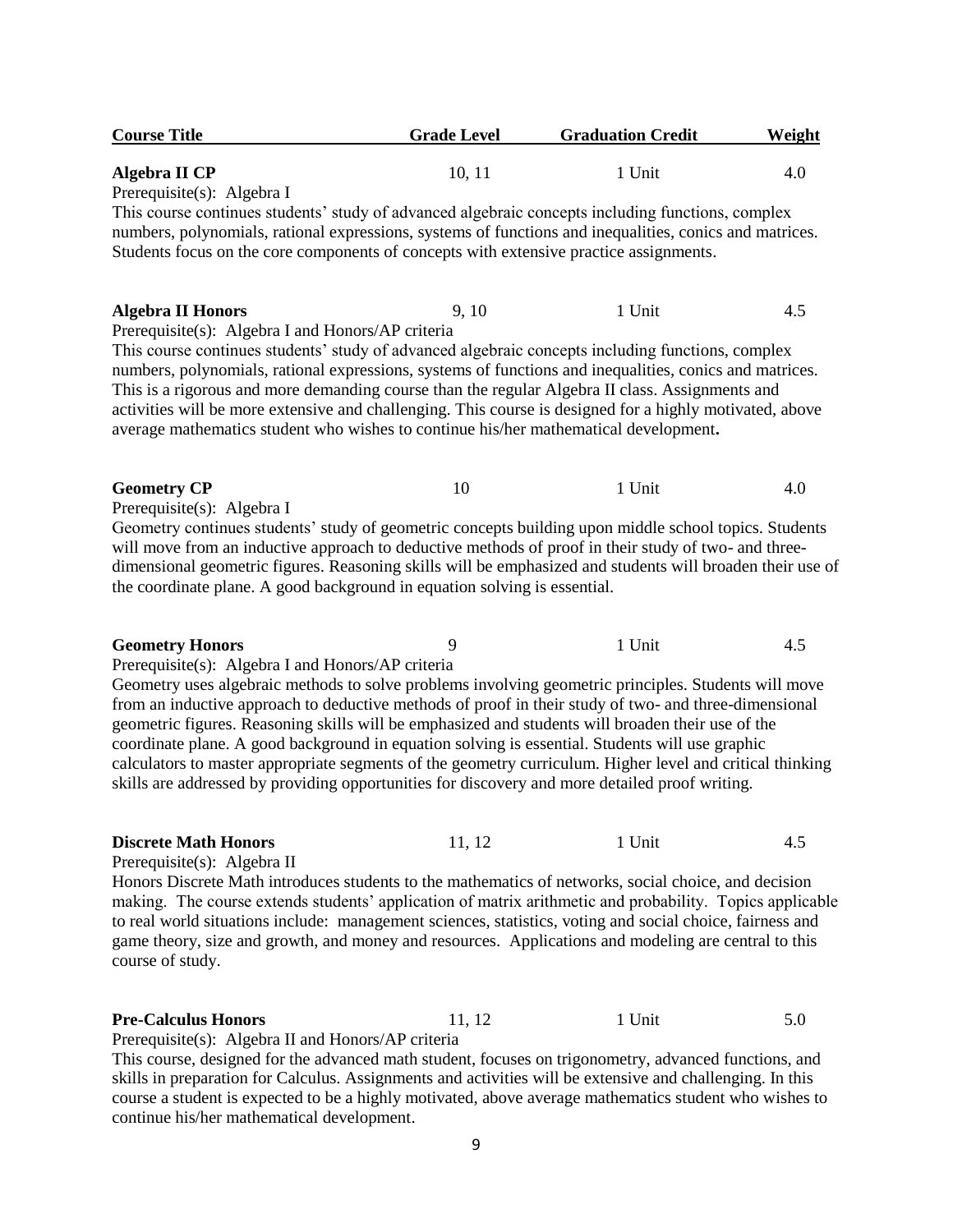| <b>Course Title</b>                                                                                                                                                                                                                                                                                                                                                                                                                                                       | <b>Grade Level</b> | <b>Graduation Credit</b> | Weight |
|---------------------------------------------------------------------------------------------------------------------------------------------------------------------------------------------------------------------------------------------------------------------------------------------------------------------------------------------------------------------------------------------------------------------------------------------------------------------------|--------------------|--------------------------|--------|
|                                                                                                                                                                                                                                                                                                                                                                                                                                                                           |                    |                          |        |
| <b>College Algebra Honors</b>                                                                                                                                                                                                                                                                                                                                                                                                                                             | 12                 | 1 Unit                   | 4.5    |
| Prerequisite(s): Algebra II                                                                                                                                                                                                                                                                                                                                                                                                                                               |                    |                          |        |
| College Algebra is a study of algebraic functions (including but not limited to lines, quadratics,<br>polynomials, exponentials, and logarithms) and their graphs with an emphasis on data analysis. Other<br>topics will include inequalities, radicals, systems of equations, and sequences and series. This course is<br>intended for upperclassmen desiring to strengthen their algebra skills while earning potential college<br>credit at BCA through Southeastern. |                    |                          |        |
| <b>Calculus A/B Honors</b>                                                                                                                                                                                                                                                                                                                                                                                                                                                | 12                 | 1 Unit                   | 4.5    |
| Prerequisite(s): Pre-Calculus and Honors/AP criteria<br>This course is designed for the above average mathematics students who plans to pursue a math orientated<br>college curriculum. It includes a study of functions, limits, differentiation, and use of integrals in problem<br>solving.                                                                                                                                                                            |                    |                          |        |
| <b>Calculus A/B AP</b>                                                                                                                                                                                                                                                                                                                                                                                                                                                    | 12                 | 1 Unit                   | 5.0    |
| Prerequisite(s): Calculus A/B Honors taken concurrently                                                                                                                                                                                                                                                                                                                                                                                                                   |                    |                          |        |
| This course is designed to introduce the student to the fundamentals of beginning calculus. It is divided<br>into two main topics: differential calculus and integral calculus. The course emphasizes practical<br>application as well as theory, and problems are assigned in such a way as to give the student practice with<br>both. All topics outlined in the Advanced Placement Course Description for AP Calculus are covered.                                     |                    |                          |        |
| <b>Statistics AP</b>                                                                                                                                                                                                                                                                                                                                                                                                                                                      | 11, 12             | 1 Unit                   | 5.0    |
| Prerequisite(s): Algebra II and Honors/AP criteria                                                                                                                                                                                                                                                                                                                                                                                                                        |                    |                          |        |
| This course introduces students to the major concepts and tools for collecting, analyzing, and drawing                                                                                                                                                                                                                                                                                                                                                                    |                    |                          |        |
| conclusions from data. It exposes students to four broad conceptual themes – exploring data, sampling                                                                                                                                                                                                                                                                                                                                                                     |                    |                          |        |
| and experimentation, anticipating patterns, and statistical inferences. Course content includes all topics                                                                                                                                                                                                                                                                                                                                                                |                    |                          |        |
| outlined in the Advanced Placement Course Description for AP Statistics.                                                                                                                                                                                                                                                                                                                                                                                                  |                    |                          |        |

#### *SCIENCE*

| <b>Course Title</b>                                                             | <b>Grade Level</b> | <b>Graduation Credit</b> | Weight |
|---------------------------------------------------------------------------------|--------------------|--------------------------|--------|
| <b>Biology CP</b>                                                               | 9.10               | . Unit                   | 4.0    |
| $\sum_{i=1}^n \sum_{i=1}^n \sum_{j=1}^n \sum_{j=1}^n \sum_{j=1}^n \sum_{j=1}^n$ |                    |                          |        |

Prerequisite(s): None

This course is designed to provide a general understanding of the concepts and principles of biology. The biology curriculum includes a study of the cell, the molecular basis of heredity, origins of life, the interdependence of organisms, matter, energy, and organizations in living systems, and a study of the human body. Through laboratory investigations students will gain a more thorough understanding of God's creation.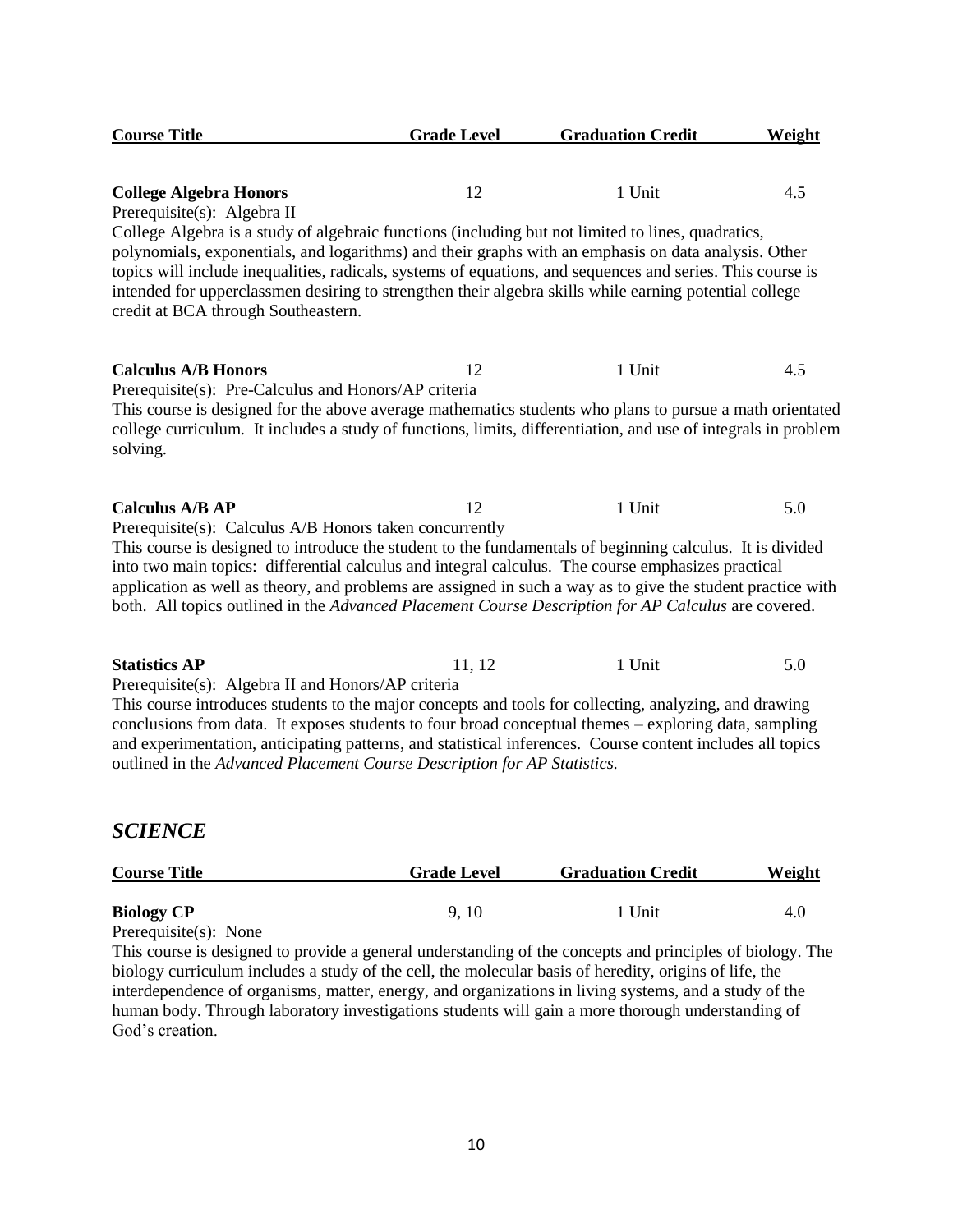| <b>Course Title</b>                                                                                                                                                                                                                                                                                                                                                                                                                                                                                                                                    | <b>Grade Level</b> | <b>Graduation Credit</b> | Weight  |
|--------------------------------------------------------------------------------------------------------------------------------------------------------------------------------------------------------------------------------------------------------------------------------------------------------------------------------------------------------------------------------------------------------------------------------------------------------------------------------------------------------------------------------------------------------|--------------------|--------------------------|---------|
| <b>Biology Honors</b><br>Prerequisite(s): Honors/AP criteria                                                                                                                                                                                                                                                                                                                                                                                                                                                                                           | 9, 10              | 1 Unit                   | 4.5     |
| This course is designed to provide advanced students a general understanding of the concepts and<br>principles of biology. The biology curriculum includes a study of the cell, the molecular basis of heredity,<br>origins of life, the interdependence of organisms, matter, energy, and organizations in living systems, and<br>a study of the human body. Students will independently investigate living systems through outside<br>reading and laboratory investigations.                                                                         |                    |                          |         |
| <b>Chemistry CP</b><br>Prerequisite(s): Algebra II<br>(Chemistry and Algebra II may be taken concurrently)                                                                                                                                                                                                                                                                                                                                                                                                                                             | 9, 10              | 1 Unit                   | 4.0     |
| This course is the study of matter: its composition, structure, behavior, and interactions, from atoms to<br>complex molecules. Laboratory experiences will be utilized to enhance student learning.                                                                                                                                                                                                                                                                                                                                                   |                    |                          |         |
| <b>Chemistry Honors</b><br>Prerequisite(s): Biology credit and Algebra II and Honors/AP criteria<br>(Honors Chemistry and Honors Algebra II may be taken concurrently)                                                                                                                                                                                                                                                                                                                                                                                 | 10, 11             | 1 Unit                   | 4.5     |
| This course is designed for students who are highly motivated and strong in mathematics. Chemistry is<br>the study of matter and its structures, states, and reactions. Significant emphasis is placed on chemical<br>calculations and laboratory experience and analysis. Students enrolling in this course should be prepared<br>for a highly challenging classroom experience.                                                                                                                                                                      |                    |                          |         |
| <b>Environmental Science CP/H</b><br>Prerequisite(s): Biology credit and any physical science credit<br>Prerequisites: Biology, Physical Science or Chemistry, and Algebra II (May be taken concurrently)<br>This course covers a wide range of topics relating to our environment including earth systems and resources, the<br>living world, land and water use, pollution, and biodiversity. Several field trips will help students to connect and<br>understand how different factors influence the environment in which we live.                  | 11, 12             | 1 Unit                   | 4.0/4.5 |
| <b>Environmental Science AP</b><br>Prerequisite(s): Biology, Chemistry, and Algebra II credits, and Honors/AP criteria<br>Environmental Science (AP) is an interdisciplinary college level course that requires students to think<br>critically about the environment and to investigate the world both in the laboratory and the field. This<br>course is intended for students with a keen interest in the environment and scientific research. Students<br>taking this course will receive two extra quality points upon completion of the AP exam. | 11, 12             | 1 Unit                   | 5.0     |
| <b>Anatomy Honors</b><br>Prerequisite(s): Biology and Chemistry credit and Honors/AP criteria<br>This course provides an introduction to the study of the structure, function, and interactive dynamics of<br>the human body. Topics will include: anatomical terminology, homeostasis, cytology, and histology.<br>Students will also discuss major organ systems such as: skeletal, muscular, nervous, cardiovascular,                                                                                                                               | 10, 11, 12         | 1 Unit                   | 4.5     |

respiratory, renal, and digestive.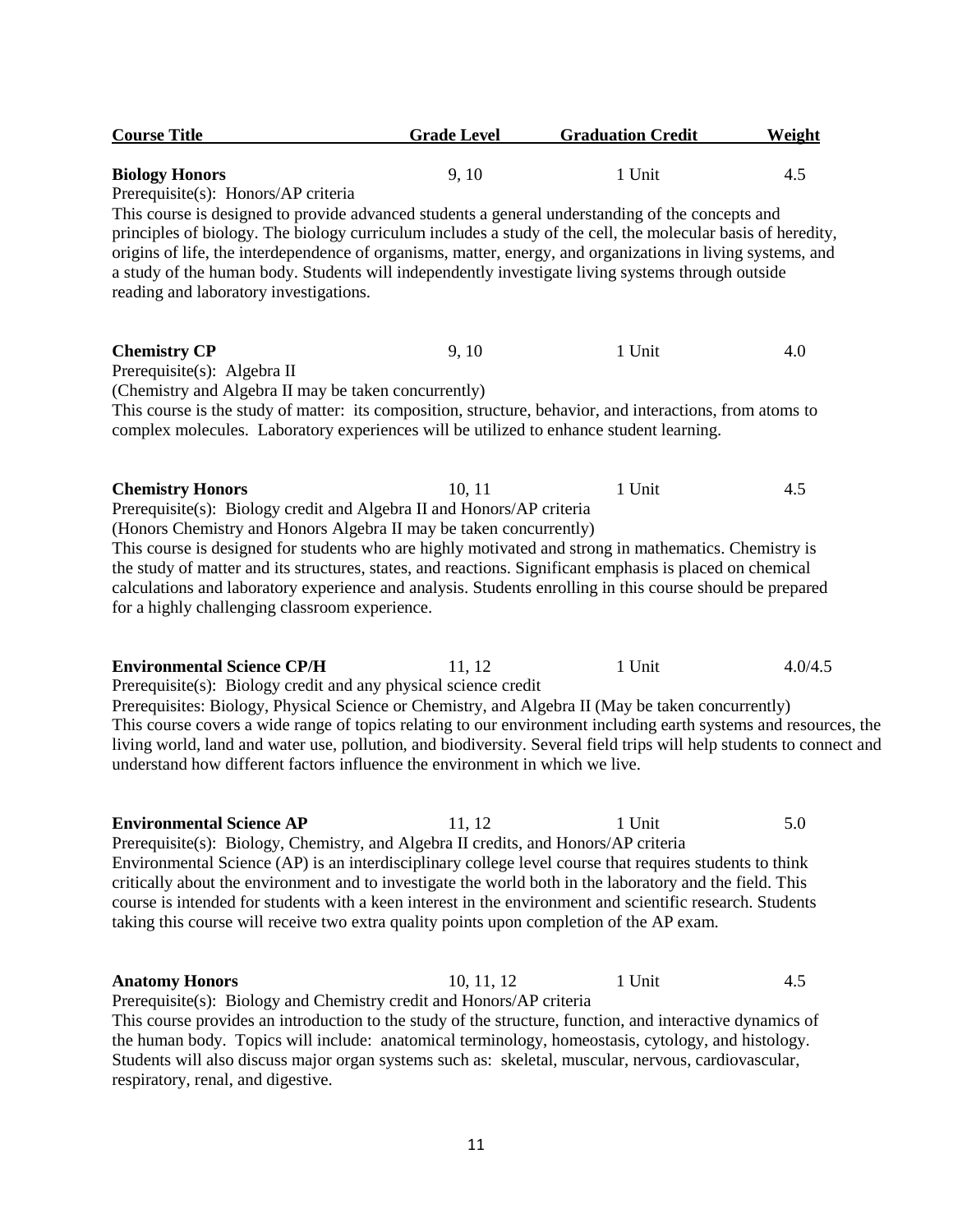| <b>Course Title</b>                                                                                      | <b>Grade Level</b> | <b>Graduation Credit</b> | Weight |
|----------------------------------------------------------------------------------------------------------|--------------------|--------------------------|--------|
| <i>*Marine Science Honors</i>                                                                            | 10, 11, 12         | 1 Unit                   | 4.5    |
| Prerequisite $(s)$ : Biology                                                                             |                    |                          |        |
| This course is designed to engage students in scientific investigations of the marine environment. Areas |                    |                          |        |
| of concentration include physical oceanography, marine biology, and applied marine ecology. Course       |                    |                          |        |
| topics will include fish, marine mammals, beach conservation, underwater volcanoes, and aquaculture.     |                    |                          |        |
| <b>Physics Honors</b>                                                                                    | 11.12              | 1 Unit                   | 4.5    |
| Prerequisite(s): Biology and Chemistry credit and Honors/AP criteria                                     |                    |                          |        |
| The high school physics course is designed to cover topics such as mechanics, thermodynamics, light,     |                    |                          |        |

The high school physics course is designed to cover topics such as mechanics, thermodynamics, light, sound, electricity, magnetism and nuclear energy. Students opting for this elective course will learn the basic ideas behind the subject matter in order to prepare them for more extensive study at the college level.

### *SOCIAL STUDIES*

| <b>Course Title</b>                                                                                                                                                                                                                                                                                                                                                                                                                                                                                                                  | <b>Grade Level</b> | <b>Graduation Credit</b> | <b>Weight</b> |
|--------------------------------------------------------------------------------------------------------------------------------------------------------------------------------------------------------------------------------------------------------------------------------------------------------------------------------------------------------------------------------------------------------------------------------------------------------------------------------------------------------------------------------------|--------------------|--------------------------|---------------|
| <b>World History CP</b>                                                                                                                                                                                                                                                                                                                                                                                                                                                                                                              | 9                  | 1 Unit                   | 4.0           |
| Prerequisite(s): None                                                                                                                                                                                                                                                                                                                                                                                                                                                                                                                |                    |                          |               |
| World History provides a systematic introduction to major events and intellectual, political, and social<br>developments from 8,000 BC to Modern Times. Students will study the beginnings and growth of early<br>civilization, the transition from early history to the beginnings and expansion of the modern world, as<br>well as the modern world in the $20th$ century, and our present $21st$ century world.                                                                                                                   |                    |                          |               |
| <b>World History Honors</b>                                                                                                                                                                                                                                                                                                                                                                                                                                                                                                          | 9                  | 1 Unit                   | 4.5           |
| Prerequisite(s): Honors/AP criteria                                                                                                                                                                                                                                                                                                                                                                                                                                                                                                  |                    |                          |               |
| World History (Honors) provides a rigorous, systematic, and fast paced introduction to major events and                                                                                                                                                                                                                                                                                                                                                                                                                              |                    |                          |               |
| intellectual, political, and social developments from 8,000 BC to Modern Times. Students will study the<br>beginnings and growth of early civilization, the transition from early history to the beginnings and<br>expansion of the modern world, as well as the modern world in the $20th$ century, and our present $21st$<br>century world. Students enrolling in this course should be prepared for extensive reading outside of class<br>as well as more in-depth analysis of texts through discussion and rigorous assignments. |                    |                          |               |
| <b>World History AP</b>                                                                                                                                                                                                                                                                                                                                                                                                                                                                                                              | 9                  | 1 Unit                   | 5.0           |
| Prerequisite(s): Honors/AP criteria                                                                                                                                                                                                                                                                                                                                                                                                                                                                                                  |                    |                          |               |
| Students electing to study AP World History will be introduced to the concepts of college study at an                                                                                                                                                                                                                                                                                                                                                                                                                                |                    |                          |               |
| early age. Within this course they will focus on key concepts and themes within the breath of world                                                                                                                                                                                                                                                                                                                                                                                                                                  |                    |                          |               |
| history through both chronological and thematic approaches to study, rather than a focus on factual recall.<br>Given the expansive nature of the subject matter and the pace and difficulty of the class, students should                                                                                                                                                                                                                                                                                                            |                    |                          |               |
| be prepared for extensive work outside of class and exceptionally challenging testing requirements.                                                                                                                                                                                                                                                                                                                                                                                                                                  |                    |                          |               |

| <b>Course Title</b> | <b>Grade Level</b> | <b>Graduation Credit</b> | Weight |
|---------------------|--------------------|--------------------------|--------|
|                     |                    |                          |        |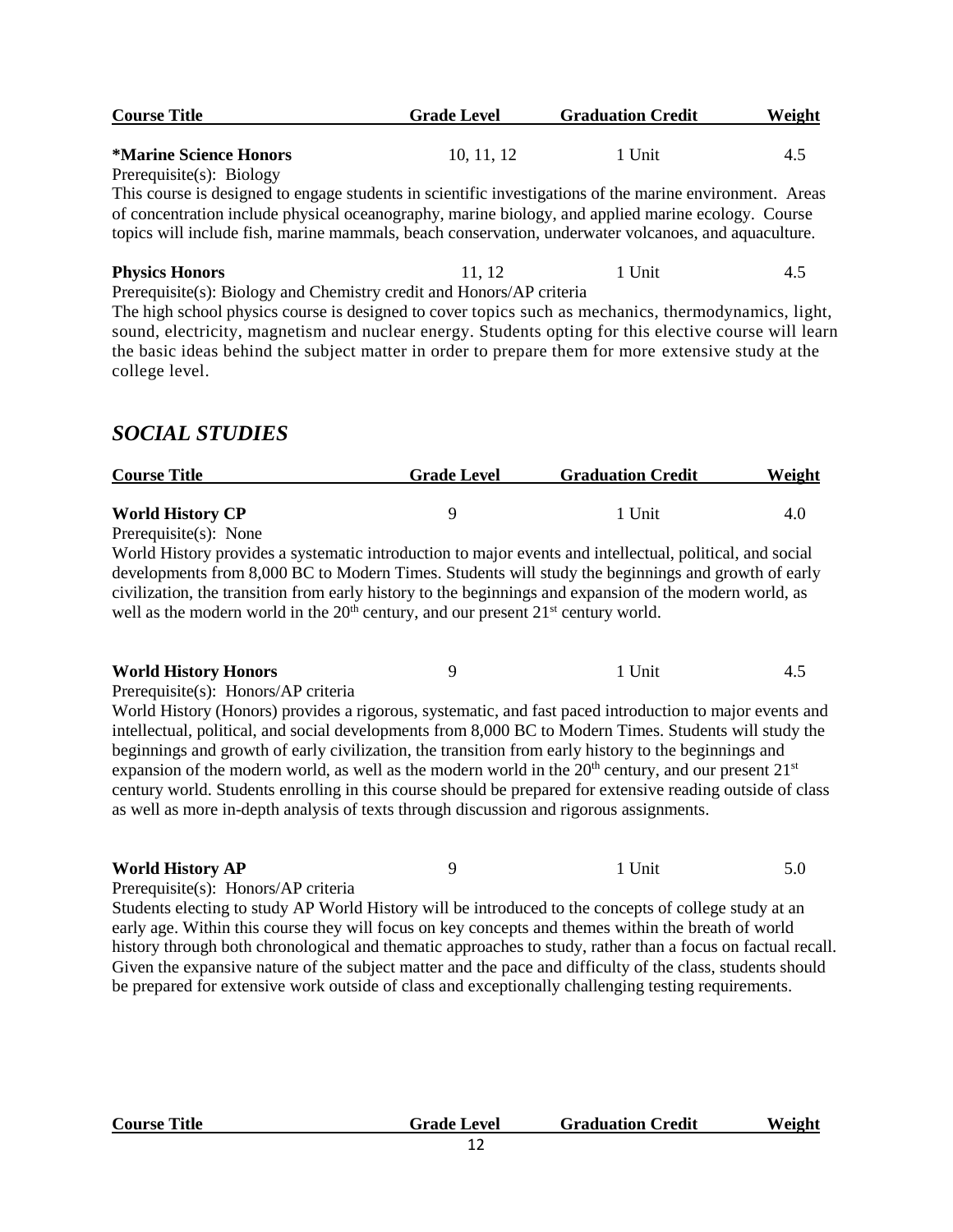| <b>United States History CP/H</b><br>Prerequisite(s): None                                                                                                                                                                                                                                                                                                                                                                                                                                                                                                                                                                                                                                                                                                                                                                         | 10, 11     | 1 Unit | 4.0/4.5 |
|------------------------------------------------------------------------------------------------------------------------------------------------------------------------------------------------------------------------------------------------------------------------------------------------------------------------------------------------------------------------------------------------------------------------------------------------------------------------------------------------------------------------------------------------------------------------------------------------------------------------------------------------------------------------------------------------------------------------------------------------------------------------------------------------------------------------------------|------------|--------|---------|
| The U.S. History course is a chronological survey of the historical development of the United States of<br>America. Students will learn to recognize cause and effect related to history, identify major historical<br>turning points and develop historical interpretations. The course relies on a strong basis of historical facts<br>along with the study of the forces that have molded our nation.                                                                                                                                                                                                                                                                                                                                                                                                                           |            |        |         |
| <b>United States History AP</b><br>Prerequisite(s): Honors/AP criteria<br>This course provides students with the analytic skills and factual knowledge necessary to deal critically<br>with issues and developments in United States history. The program prepares students for intermediate<br>and advanced college courses by making demands upon them equivalent to those made by a college<br>course. Students learn to assess historical materials – their relevance to a given interpretive problem, their<br>reliability, and their importance, and to weigh the evidence and interpretations presented in historical<br>scholarship. This course develops the skills necessary to arrive at conclusions on the basis of informed<br>judgment and to present reasons and evidence clearly and persuasively in essay format. | 10, 11     | 1 Unit | 5.0     |
| <b>United States Government CP/H</b><br>Prerequisite(s): None<br>The U.S. Government course gives students a broad perspective of the American governmental system.<br>Students in this course examine the various institutions and ideas that make up U.S. politics. Students are<br>encouraged to become responsible and effective citizens who are well informed about the country and<br>economy in which we live.                                                                                                                                                                                                                                                                                                                                                                                                             | 10, 11     | 1 Unit | 4.0/4.5 |
| <b>US Government AP</b><br>Prerequisite(s): Honors/AP criteria<br>Students in this course are given a strong introduction to American government, citizenship, and legal<br>systems. Students are challenged to think critically about the social and political forces that have shaped<br>our country. Students enrolling in this course should be prepared for additional reading and in-depth<br>assignments outside of class.                                                                                                                                                                                                                                                                                                                                                                                                  | 10, 11     | 1 Unit | 5.0     |
| <b>European History AP</b><br>Prerequisite(s): World History and Honors/AP criteria<br>This course familiarizes students with European development from 1450 to the present. This college-level<br>course explores historical events and movements through intellectual and cultural, political and<br>diplomatic, and social and economic perspectives. Students learn to analyze historical documents and<br>express their historical understanding in writing while preparing for the AP exam.                                                                                                                                                                                                                                                                                                                                  | 10, 11, 12 | 1 Unit | 5.0     |
| <b>Current Events CP/H</b><br>Prerequisite(s): World History<br>This course includes domestic and foreign policy issues facing America today. The student will be<br>exploring national and international problems and analyzing various options for solving them. Current<br>events will be discussed on a weekly basis. Students will read, research, analyze, evaluate and debate<br>these topics to learn how to make an informed opinion on important issues in today's world.                                                                                                                                                                                                                                                                                                                                                | 10, 11, 12 | 1 Unit | 4.0/4.5 |

#### *FOREIGN LANGUAGE*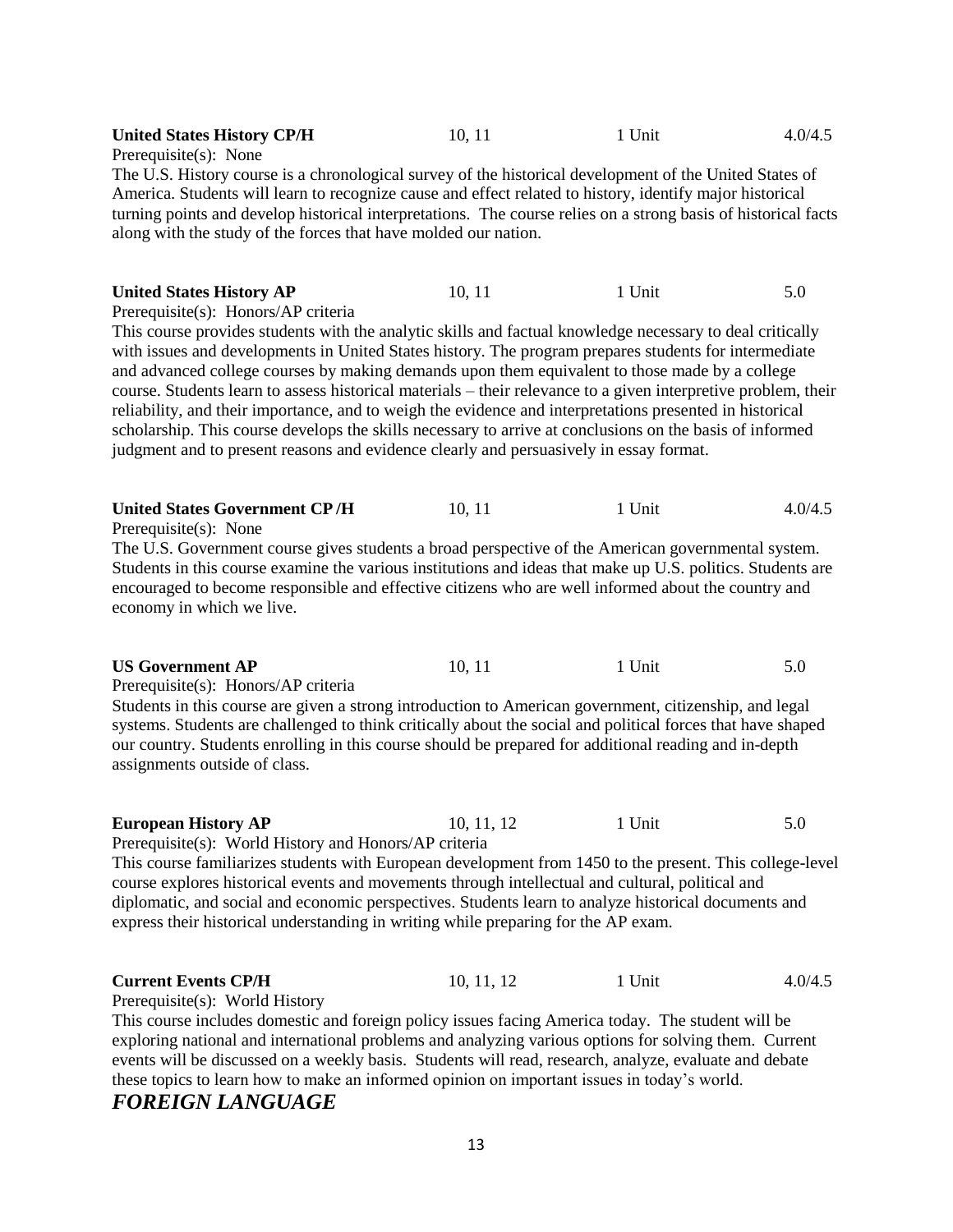| <b>Course Title</b>   | <b>Grade Level</b> | <b>Graduation Credit</b> | Weight |
|-----------------------|--------------------|--------------------------|--------|
| Spanish I             | 9.10.11            | 1 Unit                   | 4.0    |
| Prerequisite(s): None |                    |                          |        |

This course stresses the four language skills- listening, speaking, reading and writing. Students study vocabulary, grammar, and sentence structure. Cultural and historical material is integrated into the course to increase student understanding of a culture other than their own. Students will be challenged to use Spanish in and out of the classroom and to reach out to the local and world Hispanic community in accordance with the Great Commission.

| <b>Course Title</b> | <b>Grade Level</b> | <b>Graduation Credit</b> |     |
|---------------------|--------------------|--------------------------|-----|
|                     |                    |                          |     |
| <b>Spanish II</b>   | 10, 11, 12         | 1 Unit                   | 4.U |

Prerequisite(s): Spanish I

Students will demonstrate beginning-to intermediate-level proficiency in the four primary skill areas of listening, speaking, reading, and writing in Spanish. Students will be challenged to use Spanish in and out of the classroom and to reach out to the local and world Hispanic community in accordance with the Great Commission.

| <b>Spanish III Honors</b>                       | 11. 12 | <sup>1</sup> Unit |  |
|-------------------------------------------------|--------|-------------------|--|
| $D_{nonconicitation}(\alpha)$ , $C_{nonich}$ II |        |                   |  |

Prerequisite(s): Spanish II

Students will demonstrate intermediate-to advanced-level proficiency in the four primary skill areas of listening, speaking, reading, and writing in Spanish. Students will be challenged to use Spanish in and out of the classroom and to reach out to the local and world Hispanic community in accordance with the Great Commission.

#### *CHRISTIAN FOUNDATIONS*

| <b>Course Title</b>                | <b>Grade Level</b> | <b>Graduation Credit</b> | Weight |
|------------------------------------|--------------------|--------------------------|--------|
| <b>Foundations of Faith Honors</b> |                    | Unit                     | 4.:    |
| $\sim$                             |                    |                          |        |

Prerequisite(s): None

Foundations of Faith explores the questions, "What does a healthy mature follower of Christ believe?" and "How does a healthy mature follower of Christ behave?" Through this course students will learn to understand and articulate Christ-Centered beliefs while identifying the basic elements of a worldview. Students will also examine historical and archeological evidence surrounding the Bible.

| <b>Spiritual Formation Honors</b>               | 10,11,12 | ' Unit | 4.5 |
|-------------------------------------------------|----------|--------|-----|
| $D$ perception $(a)$ , Christian Equipmention I |          |        |     |

Prerequisite(s): Christian Foundations I

In the Spiritual Formation class emphasis is placed on helping students to develop a Christ-Centered vision that recognizes their unique gifts, talents, and personalities as created by God. Through this course students will study and discuss the ideas of leadership, evangelism, and discipleship.

#### *HEALTH & PHYSICAL EDUCATION*

| <b>Course Title</b> | <b>Grade Level</b> | <b>Graduation Credit</b> | Weight |
|---------------------|--------------------|--------------------------|--------|
|                     |                    |                          |        |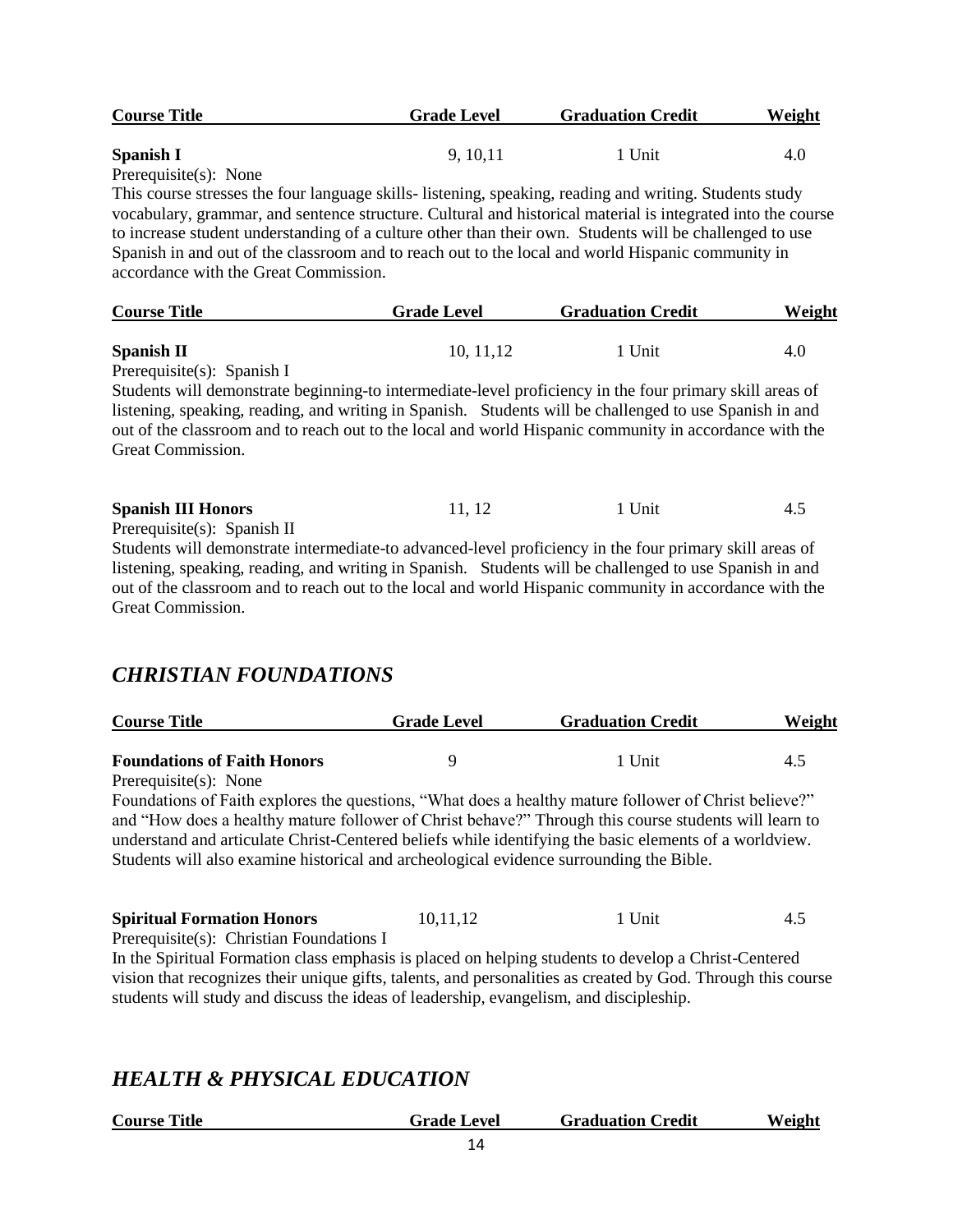| <b>Physical Education &amp; Health</b> | 9.10 | 1 Unit |  |
|----------------------------------------|------|--------|--|
| _                                      |      |        |  |

Prerequisite(s): None

The Physical Education and Health class is designed to develop physically, mentally, socially, and emotionally healthy citizens. In PE students have the opportunity to participate in team and individualized sports, as well as develop leadership skills. In this portion of the class physical fitness is emphasized. In Health a wide variety of information is provided to increase the students' knowledge in areas of protecting self and others, substance abuse, stress management, relationships, and nutrition. Students also focus on gaining skills in communication and problem solving.

| <b>Course Title</b>                     | <b>Grade Level</b> | <b>Graduation Credit</b> | Weight |
|-----------------------------------------|--------------------|--------------------------|--------|
| <b>Weight Training and Conditioning</b> | 10, 11, 12         | 1 Unit                   | 4.0    |

Prerequisite(s): PE & Health

This course stresses development through daily exercises and activities in a planned fitness program. Students will learn proper techniques for weightlifting, flexibility exercises, and toning and conditioning through cardiovascular exercises. Emphasis is placed on improving strength, agility, endurance, speed, and cardiovascular through highly organized training. Measurement of the progress is determined by increase in strength in proportion to the student's body and times for cardiovascular endurance. Students will also participate in the Presidential Physical Fitness Program.

| 4.0 |
|-----|
|     |

Prerequisite(s): PE & Health

Self Defense is a physically demanding course that stresses mental and physical preparedness to counter immediate threats of harm. Students in this course will learn how to be aware of their environment, which is referred to as "situational awareness." Physical skills taught and practiced in the class include the most common effective techniques to use when dealing with various threats.

#### *ARTS EDUCATION*

| <b>Course Title</b> | <b>Grade Level</b> | <b>Graduation Credit</b> | <b>Weight</b> |
|---------------------|--------------------|--------------------------|---------------|
| Art I               | 9, 10, 11, 12      | 1 Unit                   | 4.0           |
| .<br>$\sim$         |                    |                          |               |

Prerequisite(s): None

This is a beginning level course in the study of drawing, painting and sculpture that stresses the utilization of the elements and principals of design to create stylistically unique, original works of art while exploring a variety of media.

#### **Art II** 9, 10, 11, 12 1 Unit 4.0

Prerequisite(s): Art I

This is an advanced/portfolio level course in the study of drawing, painting and sculpture that emphasizes the students' talents and abilities through exploring the elements and principals of design to create stylistically unique, original works of art in 2-D and 3-D while exploring a variety of multicultural media.

| <b>Course Title</b> | <b>Grade Level</b> | <b>Graduation Credit</b> | Weight |
|---------------------|--------------------|--------------------------|--------|
| <b>Art III</b>      | 11.12              | 1 Unit                   | 4.0    |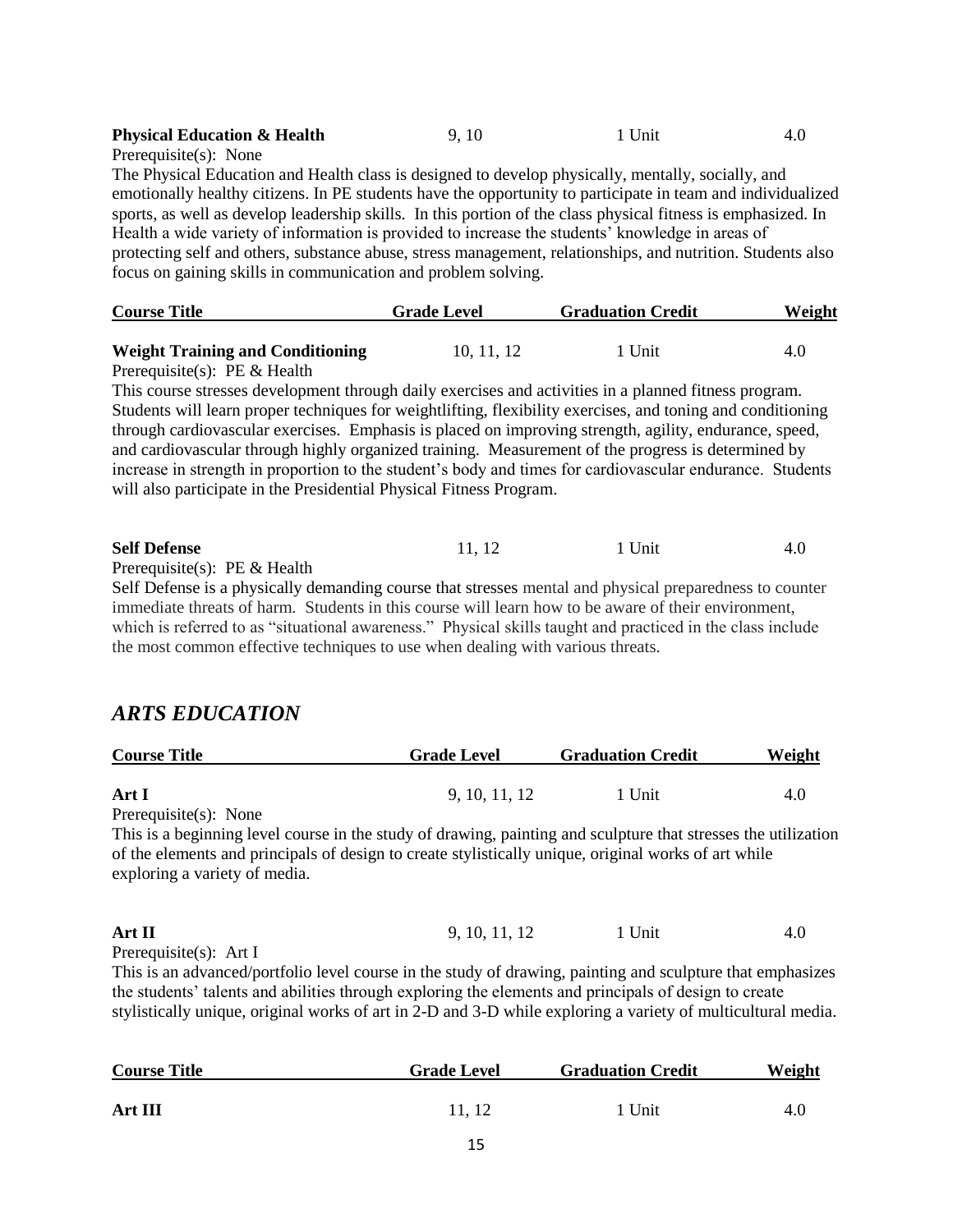#### Prerequisite(s): Art II

This class aids the student in becoming more proficient in the use of media and materials, and in perfecting skills by allowing the student to work independently in several specialized areas of art. The student will be given the opportunity to develop their portfolio to prepare for post-secondary opportunities in art.

**Art IV** 11, 12 1 Unit 4.0

Prerequisite(s): Art III Art IV students will continue to perfect their skills and develop their portfolio for post-secondary opportunities in art.

| <b>Course Title</b>   | <b>Grade Level</b> | <b>Graduation Credit</b> | Weight |
|-----------------------|--------------------|--------------------------|--------|
|                       |                    |                          |        |
| <b>Graphic Design</b> | 9, 10, 11, 12      | 1 Unit                   |        |

Prerequisite(s): None

The Graphic Design class is broken into two sections. The first section is an exploration of design through a better understanding of type and imagery with specific attention to the history of graphic design. The second section will introduce technical knowledge. Students will focus on the deliberate relationships of typography and imagery from the planning stage to concept development through to creation, content, and completion.

| 9, 10, 11, 12 | Unit | 4.0 |
|---------------|------|-----|
|               |      |     |

Prerequisite(s): None

Students will develop an extensive knowledge of theatre history, acting, directing, playwriting, improvisation, technical directing, and stage management in a hands-on learning environment, with several live performance opportunities during the school year.

#### **Theatre II/ Advanced Theatre**

Prerequisite(s): Theatre I 10,11,12 1 Unit 4.0 In Theatre II, students continue developing skills developed in Theatre I with several live performance opportunities during the school year.

#### **Film**

Prerequisite(s): None 9,10,11,12 1 Unit 4.0 Students develop an extensive knowledge of film history, camera acting, directing, script writing, film production (camera, sound, lighting, set design, location, casting, production design), as well as hands-on learning by creating several projects during the semester with live premieres and film festival submission.

#### *SPECIAL ELECTIVE COURSES*

| <b>Course Title</b> | <b>Grade Level</b> | <b>Graduation Credit</b> | Weight |
|---------------------|--------------------|--------------------------|--------|
|                     |                    |                          |        |